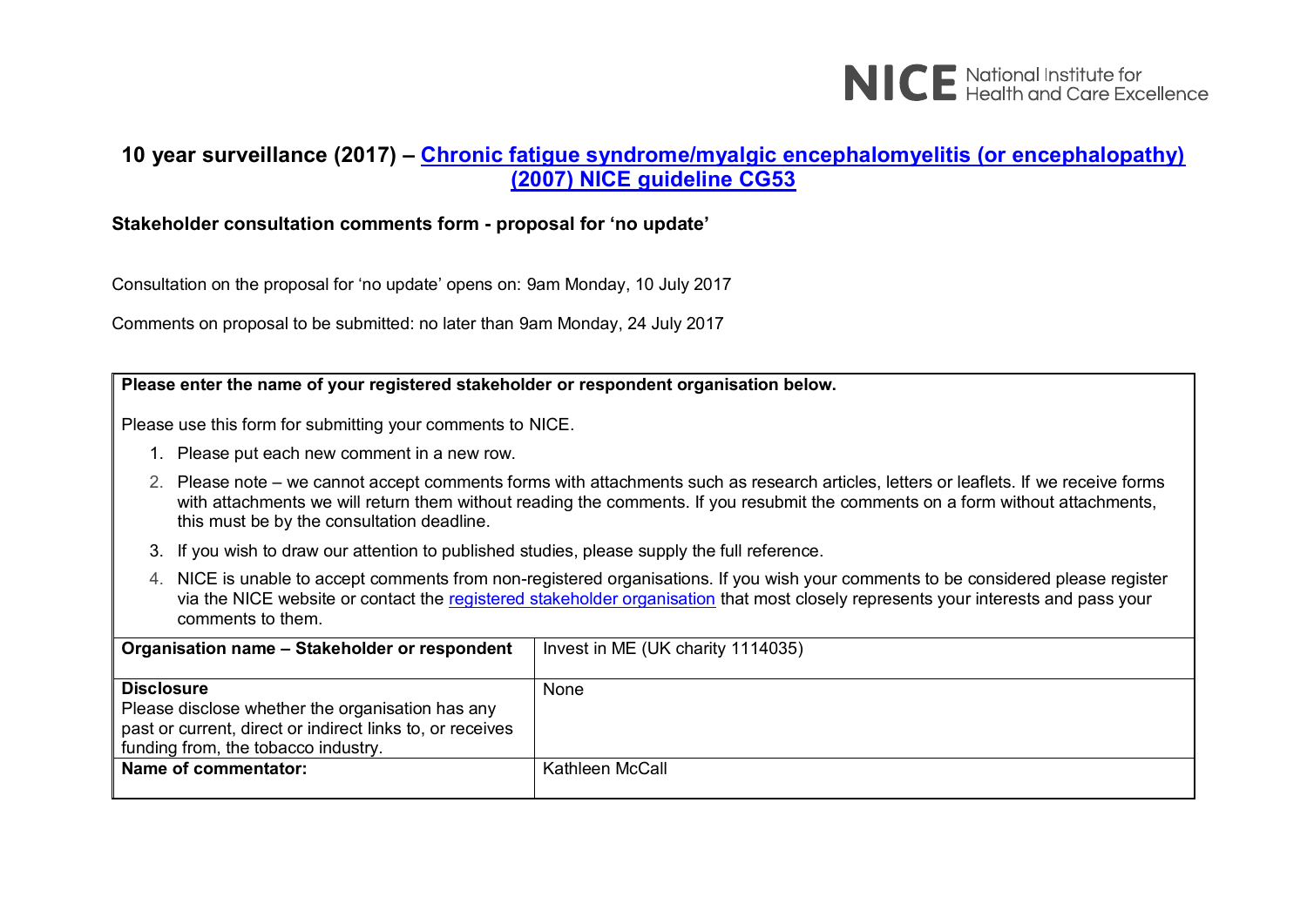

[Developing NICE guidelines: the manual](https://www.nice.org.uk/process/pmg20/chapter/1-introduction-and-overview) gives an overview of the processes used in surveillance reviews of NICE clinical guidelines.

| ID | <b>Questions</b>                                                  | <b>Overall</b><br>response<br>yes / no | <b>Comments</b><br>Please insert each new comment in a new row                                                                                                                                                                                                                                                                                                                                                                                                                                                                                                                                                                                                                                                                                                                                                                                                                                                                                                                                                                                                                                                                                                                                                                                                                                                                                                                                                                                                                                                                                                                                                                                                                                                                                                           |
|----|-------------------------------------------------------------------|----------------------------------------|--------------------------------------------------------------------------------------------------------------------------------------------------------------------------------------------------------------------------------------------------------------------------------------------------------------------------------------------------------------------------------------------------------------------------------------------------------------------------------------------------------------------------------------------------------------------------------------------------------------------------------------------------------------------------------------------------------------------------------------------------------------------------------------------------------------------------------------------------------------------------------------------------------------------------------------------------------------------------------------------------------------------------------------------------------------------------------------------------------------------------------------------------------------------------------------------------------------------------------------------------------------------------------------------------------------------------------------------------------------------------------------------------------------------------------------------------------------------------------------------------------------------------------------------------------------------------------------------------------------------------------------------------------------------------------------------------------------------------------------------------------------------------|
|    | Do you agree with the<br>proposal not to update<br>the guideline? | <b>NO</b>                              | Background:<br>$\mathbf{1}$ .<br>In order to comment on the recommendation by NICE not to update the NICE guideline on<br>Chronic Fatigue Syndrome/ Myalgic Encephalomyelitis (CFS/ME) it is not sufficient merely<br>to look for new evidence which has come about in recent years - one necessarily needs to<br>look back on the original guidelines to understand what a failing they were and what they<br>missed.<br>To comment on why a review of the guidelines is required it is necessary to repeat that the<br>original guidelines were at fault and that they were rejected almost unanimously by the<br>patient community.<br>We use some of the comments from our original submission and from our later review in<br>2013 in the following points $-$<br>The original NICE guideline put forward a psychosocial model for ME and promoted<br>CBT and GET as the options for management. The biological model with evidence of<br>inflammatory, immune, oxidative and nitrostative pathways as key areas was<br>ignored. This was heavily criticised.<br>The AGREE Instrument (Appraisal of Guidelines Research and Evaluation<br>Instrument) with which NICE is obliged to comply in the formulation of all its<br>Guidelines is specific: "The health benefits, side effects and risks should be<br>considered when formulating the recommendations".<br>NICE failed to conform to the AGREE Instrument which requires that NICE is obliged<br>to give equal weight to three main sources of data: "evidence-based" medicine,<br>usually deemed to be random controlled trials (RCTs); the opinion and experience of<br>physicians with expertise in the area, and the opinion and experience of the patient<br>group for whom the Guideline is intended. |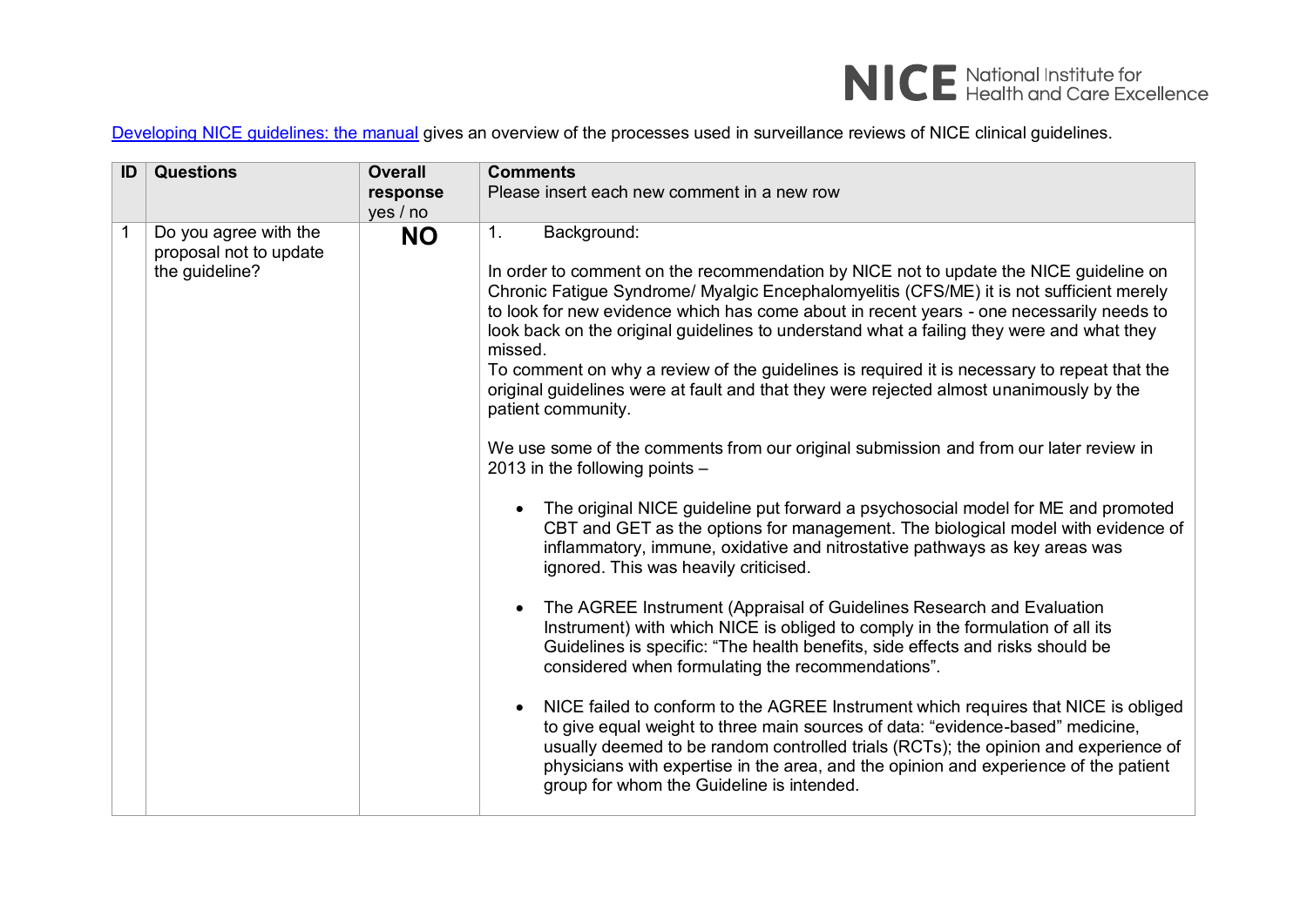| ID | <b>Questions</b> | <b>Overall</b> | <b>Comments</b>                                                                                                                                                                                                                                                                                                                                                                                                                                                                            |
|----|------------------|----------------|--------------------------------------------------------------------------------------------------------------------------------------------------------------------------------------------------------------------------------------------------------------------------------------------------------------------------------------------------------------------------------------------------------------------------------------------------------------------------------------------|
|    |                  | response       | Please insert each new comment in a new row                                                                                                                                                                                                                                                                                                                                                                                                                                                |
|    |                  | yes / no       |                                                                                                                                                                                                                                                                                                                                                                                                                                                                                            |
|    |                  |                | NICE did not abide by the European AGREE standards which govern guideline<br>$\bullet$<br>development.                                                                                                                                                                                                                                                                                                                                                                                     |
|    |                  |                | Invest in ME rejected the original NICE guidelines as unfit and has recommended<br>them to be updated/rewritten.                                                                                                                                                                                                                                                                                                                                                                           |
|    |                  |                | Invest in ME concluded that the basis of the NICE Guidelines was in viewing as<br>broad a section of fatigue states as possible, where high quality biomedical research<br>into ME was ignored. Essential research showing the multi-system nature of ME was<br>not considered or discussed.                                                                                                                                                                                               |
|    |                  |                | NICE exhibited a bias toward promoting a predetermined one-size fits all approach to<br>ME by continually highlighting CBT and GET therapies despite widespread derision<br>from ME patients.                                                                                                                                                                                                                                                                                              |
|    |                  |                | The original NICE guidelines left both healthcare professionals and patients in a<br>state where they became, and have become, of little use to anybody $-$ neither to<br>patients nor to healthcare staff. Patients were dissatisfied with the guidelines.<br>Doctors were afraid to venture outside of the NICE guidelines in case they were<br>taken to the GMC by individuals and groups with vested interests in perpetuating the<br>myths about ME being a behavioural disorder.     |
|    |                  |                | There was almost universal condemnation of the guidelines by patients, patient<br>support groups, most ME charities and even healthcare providers.                                                                                                                                                                                                                                                                                                                                         |
|    |                  |                | Over twenty internationally renowned ME/CFS experts provided Statements in<br>support of the Claimants" case for the Judicial Review of the National Institute for<br>Health and Clinical Excellence (NICE) Clinical Guideline on "CFS/ME" that was<br>brought by ME/CFS sufferers [Statements of Concern about CBT/GET provided for<br>the High Court Judicial Review of February 2009 http://www.investinme.org/Article-<br>361%20Statements%20of%20Concern%20CBT-GET%20JR%20Feb09.shtml |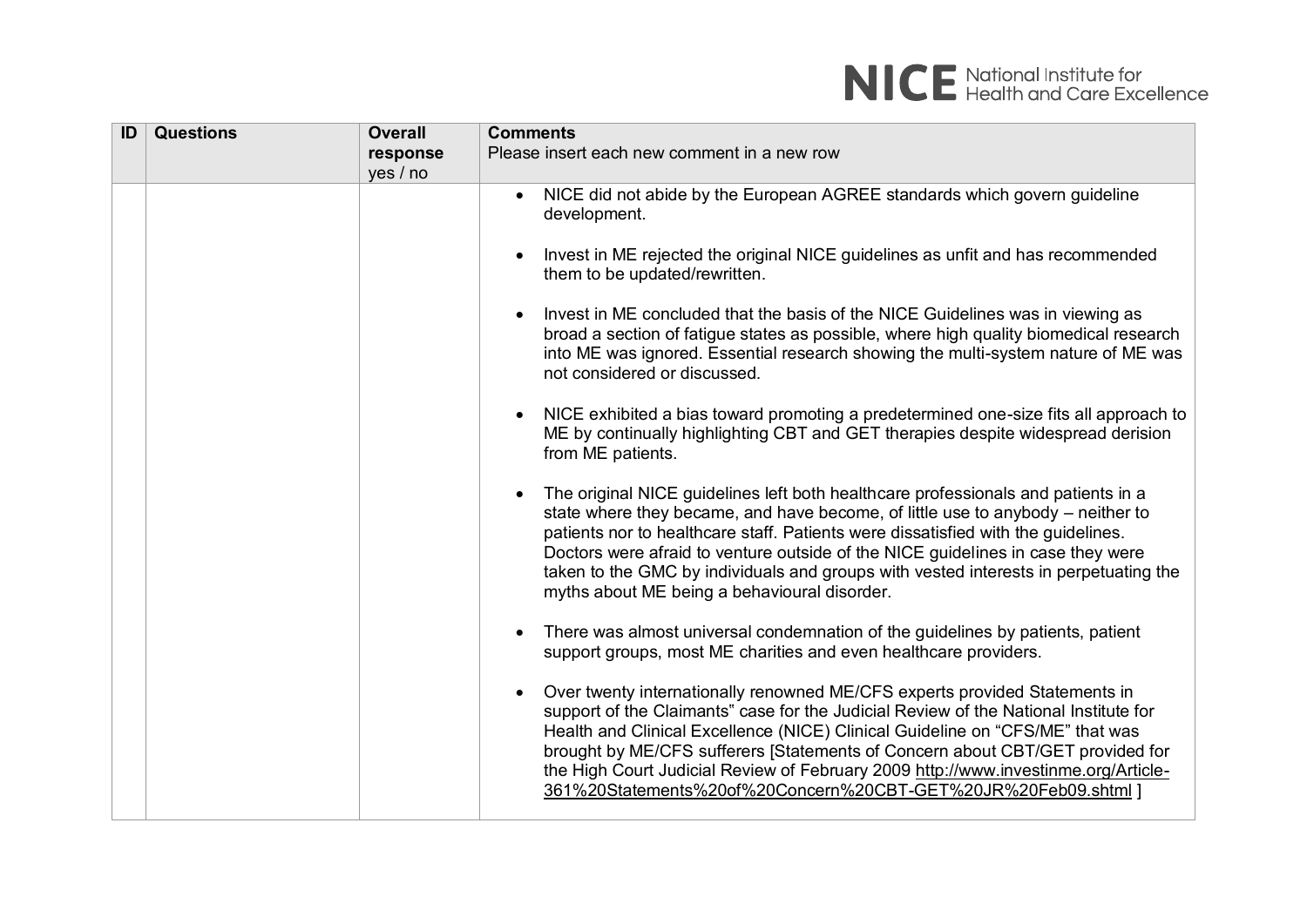

| ID | <b>Questions</b> | <b>Overall</b> | <b>Comments</b>                                                                                                                                                                                                                                                                                          |
|----|------------------|----------------|----------------------------------------------------------------------------------------------------------------------------------------------------------------------------------------------------------------------------------------------------------------------------------------------------------|
|    |                  | response       | Please insert each new comment in a new row                                                                                                                                                                                                                                                              |
|    |                  | yes / no       |                                                                                                                                                                                                                                                                                                          |
|    |                  |                | We believe these comments are still valid today.                                                                                                                                                                                                                                                         |
|    |                  |                | No evidence has been produced to contradict these statements.                                                                                                                                                                                                                                            |
|    |                  |                |                                                                                                                                                                                                                                                                                                          |
|    |                  |                | So, before even beginning to analyse the Surveillance proposal consultation document, one<br>must state categorically that the NICE guidelines were already on very shaky ground and                                                                                                                     |
|    |                  |                | that cannot be ignored.                                                                                                                                                                                                                                                                                  |
|    |                  |                | It was no small matter that the very population for whom the NICE guidelines were<br>supposedly intending to benefit were, instead, forced to take NICE to a Judicial Review,<br>such was the dissatisfaction with the guidelines and it was plain for all to see that patients<br>were not listened to. |
|    |                  |                | Recommendations not to update NICE guidelines must first reflect on whether the existing<br>Guidelines are valid $-$ and they for the most part are not.                                                                                                                                                 |
|    |                  |                | It was Professor Mark Baker, director of NICE in 2014, who said in a Forward-ME meeting<br>(http://www.forward-me.org.uk/25th%20June%202014.htm)                                                                                                                                                         |
|    |                  |                | " Turning to the ME/CFS Guideline specifically, the Professor said that it did not meet our<br>needs and it did not meet theirs (NICE's) either. "                                                                                                                                                       |
|    |                  |                | Professor Baker had been in post for two years at that time)                                                                                                                                                                                                                                             |
|    |                  |                |                                                                                                                                                                                                                                                                                                          |
|    |                  |                | Regarding the Surveillance proposal consultation document -                                                                                                                                                                                                                                              |
|    |                  |                | 2.<br>NICE states that                                                                                                                                                                                                                                                                                   |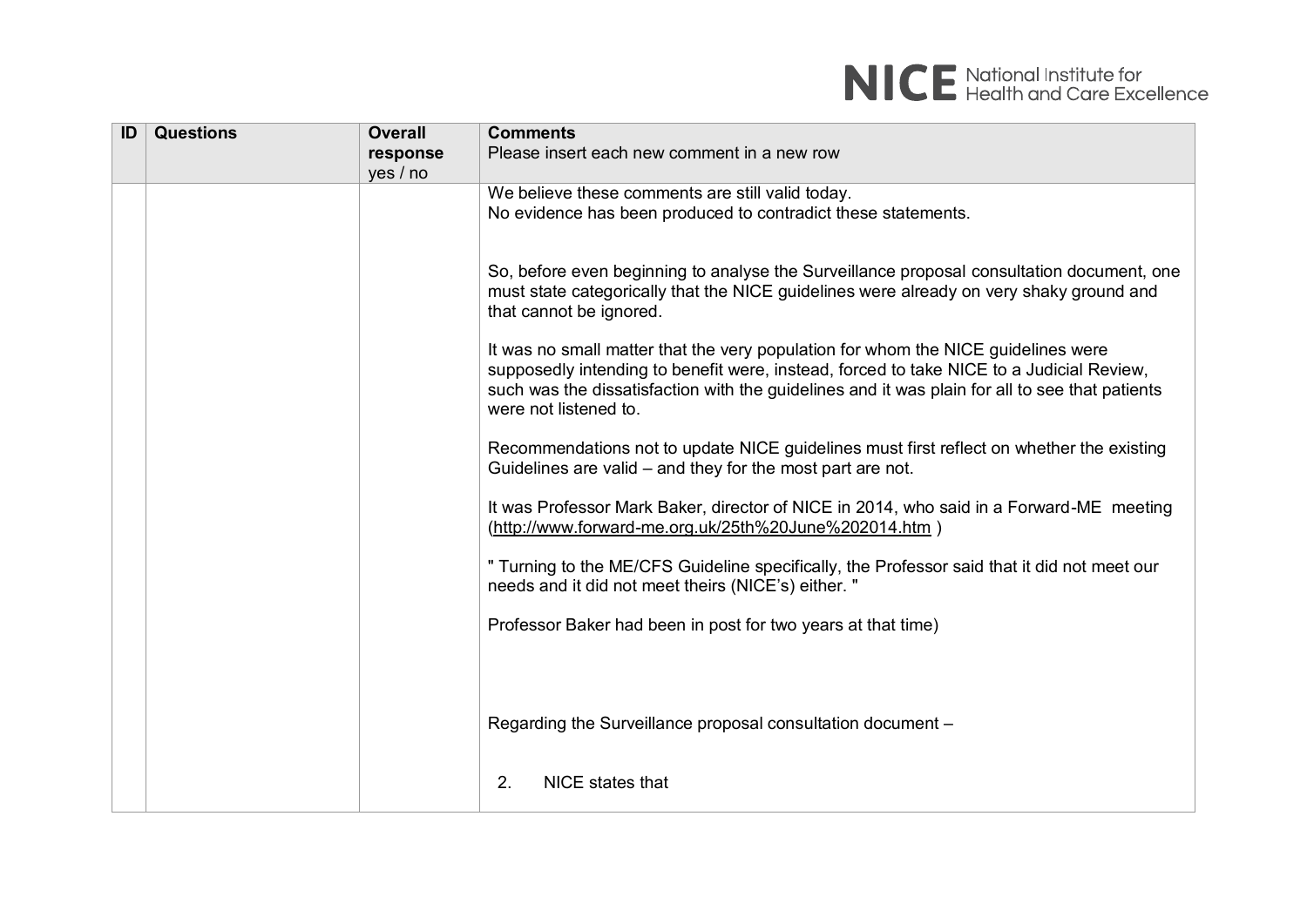

| ID | <b>Questions</b> | <b>Overall</b> | <b>Comments</b>                                                                                                                                                                                                                                                                                                                                                                                                                                                                                   |
|----|------------------|----------------|---------------------------------------------------------------------------------------------------------------------------------------------------------------------------------------------------------------------------------------------------------------------------------------------------------------------------------------------------------------------------------------------------------------------------------------------------------------------------------------------------|
|    |                  | response       | Please insert each new comment in a new row                                                                                                                                                                                                                                                                                                                                                                                                                                                       |
|    |                  | yes / no       |                                                                                                                                                                                                                                                                                                                                                                                                                                                                                                   |
|    |                  |                | The NICE Board sets our strategic priorities and policies, but the day to day<br>decision-making is the responsibility of our Senior Management Team (SMT).                                                                                                                                                                                                                                                                                                                                       |
|    |                  |                | Therefore, it would be worthwhile to note from the outset that accountability must remain<br>then with these staff and functions. Should any patient be affected deleteriously by the<br>guidance in NICE then these people in NICE must be made accountable.                                                                                                                                                                                                                                     |
|    |                  |                | Going forward then any harm coming to patients by these guidelines and from any decision<br>not to update them must be seen to be caused by the NICE Board and SMT and<br>accountability must be taken by those members.                                                                                                                                                                                                                                                                          |
|    |                  |                | NICE states -<br>3.<br>"NICE is committed to involving patients, carers, service users and the public in the<br>development of its guidance and other products. By involving the very people for whom the<br>guidance will be relevant, we put the needs and preferences of patients, carers, service<br>users and the public at the heart of our work."<br>[https://www.nice.org.uk/media/default/About/NICE-Communities/Public-involvement/Public-<br>involvement-programme/PPIP-leaflet-1.pdf] |
|    |                  |                | Were there any patients, carers, service users and the public involved in the current<br>surveillance team?                                                                                                                                                                                                                                                                                                                                                                                       |
|    |                  |                | From reviewing the Surveillance proposal consultation document we believe NICE is<br>4.<br>already displaying its predisposing bias in favour of the Biopsychosocial (BPS) lobby<br>and therapies – something which we believe undermines this whole Surveillance<br>proposal consultation process and requires independent scrutiny.                                                                                                                                                             |
|    |                  |                | As early as the first page NICE refer to a study of internet-based cognitive behavioural<br>therapy in children and young adults. This study has already been heavily criticised by<br>patients as flawed research.<br>A very strange choice of an example for ME guidelines - if one assumes that NICE is really<br>being objective.                                                                                                                                                             |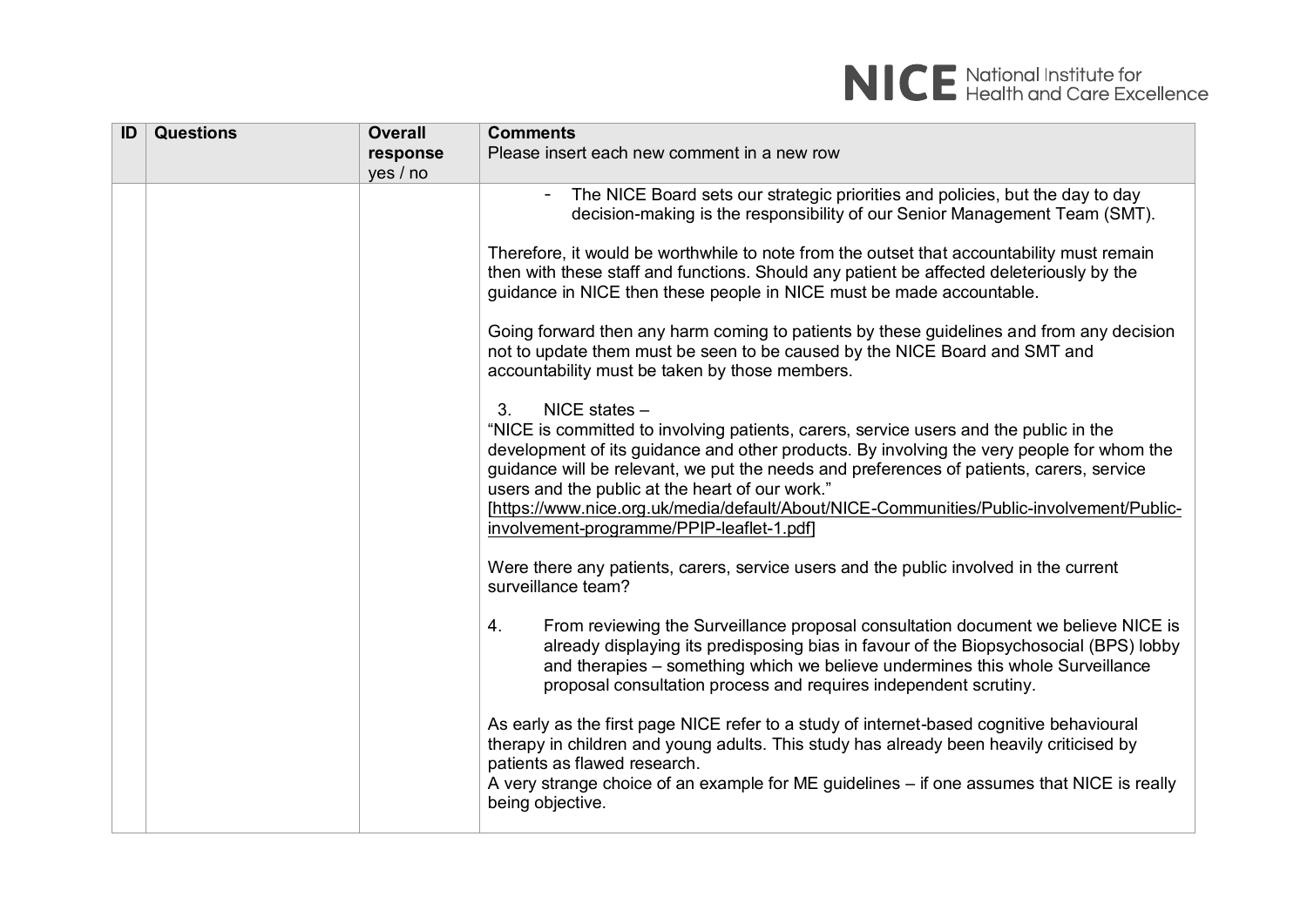

| ID | <b>Questions</b> | <b>Overall</b> | <b>Comments</b>                                                                                                                                                                                                                                                                                                                                                                                                                                         |
|----|------------------|----------------|---------------------------------------------------------------------------------------------------------------------------------------------------------------------------------------------------------------------------------------------------------------------------------------------------------------------------------------------------------------------------------------------------------------------------------------------------------|
|    |                  | response       | Please insert each new comment in a new row                                                                                                                                                                                                                                                                                                                                                                                                             |
|    |                  | yes / no       |                                                                                                                                                                                                                                                                                                                                                                                                                                                         |
|    |                  |                | 5 <sub>1</sub><br>$NICE$ states $-$<br>"Evidence consistent with, or not deemed to impact, current recommendations was found in<br>the following areas: general principles of care; presentation; diagnosis; general management<br>strategies after diagnosis; referral to specialist CFS/ME care; specialist CFS/ME care;<br>review and ongoing management; and key principles of care for people with severe<br>CFS/ME."<br>We find this implausible. |
|    |                  |                | The USA Institutes of Medicine (IOM) report, the NIH P2P report, the revelations regarding<br>the flawed PACE trial - all have affected diagnosis, ongoing management, specialist care,<br>referrals.                                                                                                                                                                                                                                                   |
|    |                  |                | NICE states -<br>6.<br>"Topic experts agreed with the conclusions of the surveillance team about the 3 US reports<br>which were that no impact on the guideline was anticipated. They indicated that until and<br>unless further research suggests otherwise, the NICE diagnostic criteria for CFS/ME remain<br>valid."                                                                                                                                 |
|    |                  |                | The current NICE guidelines require Post Exertional Malaise (PEM) as a core symptom<br>which is correct.<br>But then they make "physical or mental exertion makes symptoms worse" as one of the<br>optional symptoms. This does not make sense.                                                                                                                                                                                                         |
|    |                  |                | The IOM report called for the use of Oxford criteria to be dropped – which the PACE Trial<br>and many other CBT and GET studies have used.                                                                                                                                                                                                                                                                                                              |
|    |                  |                | This therefore undermines completely the reasoning not to update the already flawed NICE<br>guidelines and the dependency on PACE to prove anything.                                                                                                                                                                                                                                                                                                    |
|    |                  |                | NICE must take note of IOM, NIH, AHRQ and CDC decisions.<br>Not to do so would be negligent.                                                                                                                                                                                                                                                                                                                                                            |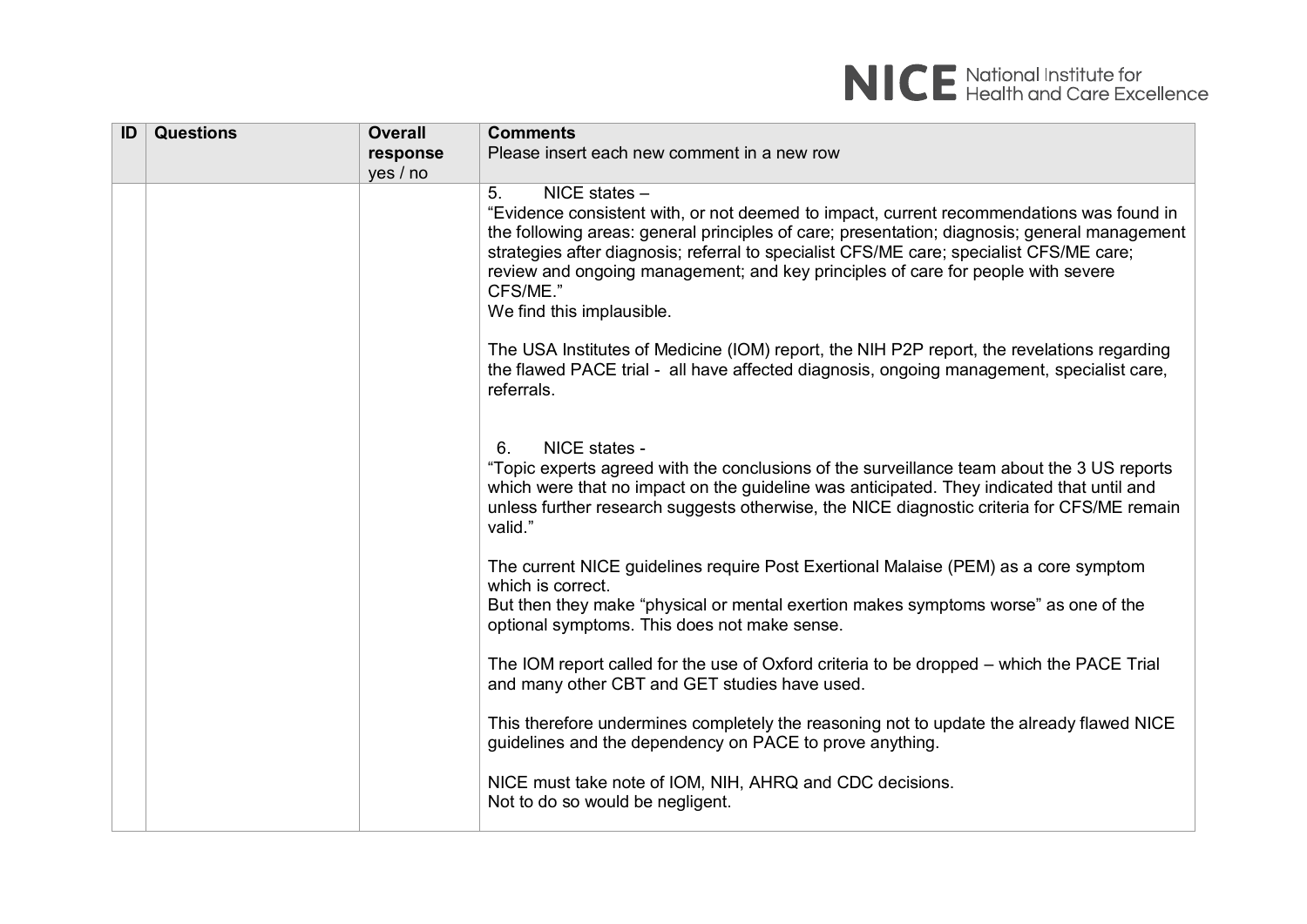

| ID | <b>Questions</b> | <b>Overall</b> | <b>Comments</b>                                                                                                                                                                                                                                                                                                                                                                                                                                                       |
|----|------------------|----------------|-----------------------------------------------------------------------------------------------------------------------------------------------------------------------------------------------------------------------------------------------------------------------------------------------------------------------------------------------------------------------------------------------------------------------------------------------------------------------|
|    |                  | response       | Please insert each new comment in a new row                                                                                                                                                                                                                                                                                                                                                                                                                           |
|    |                  | yes / no       |                                                                                                                                                                                                                                                                                                                                                                                                                                                                       |
|    |                  |                | The NICE board is directly accountable for any decision not to remove CBT and GET from<br>recommendations and this must be taken into account by any future damage caused by<br>NICE recommendations.                                                                                                                                                                                                                                                                 |
|    |                  |                | NICE have not publicised who the "Topic Experts" used in the Surveillance proposal<br>7.<br>consultation process were.<br>This information must be publicised.                                                                                                                                                                                                                                                                                                        |
|    |                  |                | To do otherwise will reinforce the view that the Surveillance proposal consultation document<br>has been solely influenced by the viewpoints from BPS supporters.                                                                                                                                                                                                                                                                                                     |
|    |                  |                | It is also not correct for NICE to decide itself who these Topic Experts are without the public<br>being able to know and comment.                                                                                                                                                                                                                                                                                                                                    |
|    |                  |                | Under 1.5 Who is involved in this document it states -<br>"When developing guidelines, NICE involves people who might be affected by the guideline<br>recommendations in a collaborative and transparent way."<br>Why has this not been performed for this review which is important for patients?<br>Why are patients or patient groups not involved?<br>We do not accept that NICE has been transparent.<br>This calls into question the validity of this document. |
|    |                  |                | 8. NICE need to downgrade CBT and GET just as USA has done.                                                                                                                                                                                                                                                                                                                                                                                                           |
|    |                  |                | The 'definitive' PACE trial long term outcome did not show any benefit and scientists from<br>around the world have called for its retraction or re-evaluation.                                                                                                                                                                                                                                                                                                       |
|    |                  |                | The CDC has updated their website about ME/CFS to use the 2015 Institute of Medicine<br>report and has removed Graded Exercise Therapy (GET) and Cognitive Behavioural<br>Therapy (CBT) from its recommendations https://www.cdc.gov/me-cfs/about/index.html.                                                                                                                                                                                                         |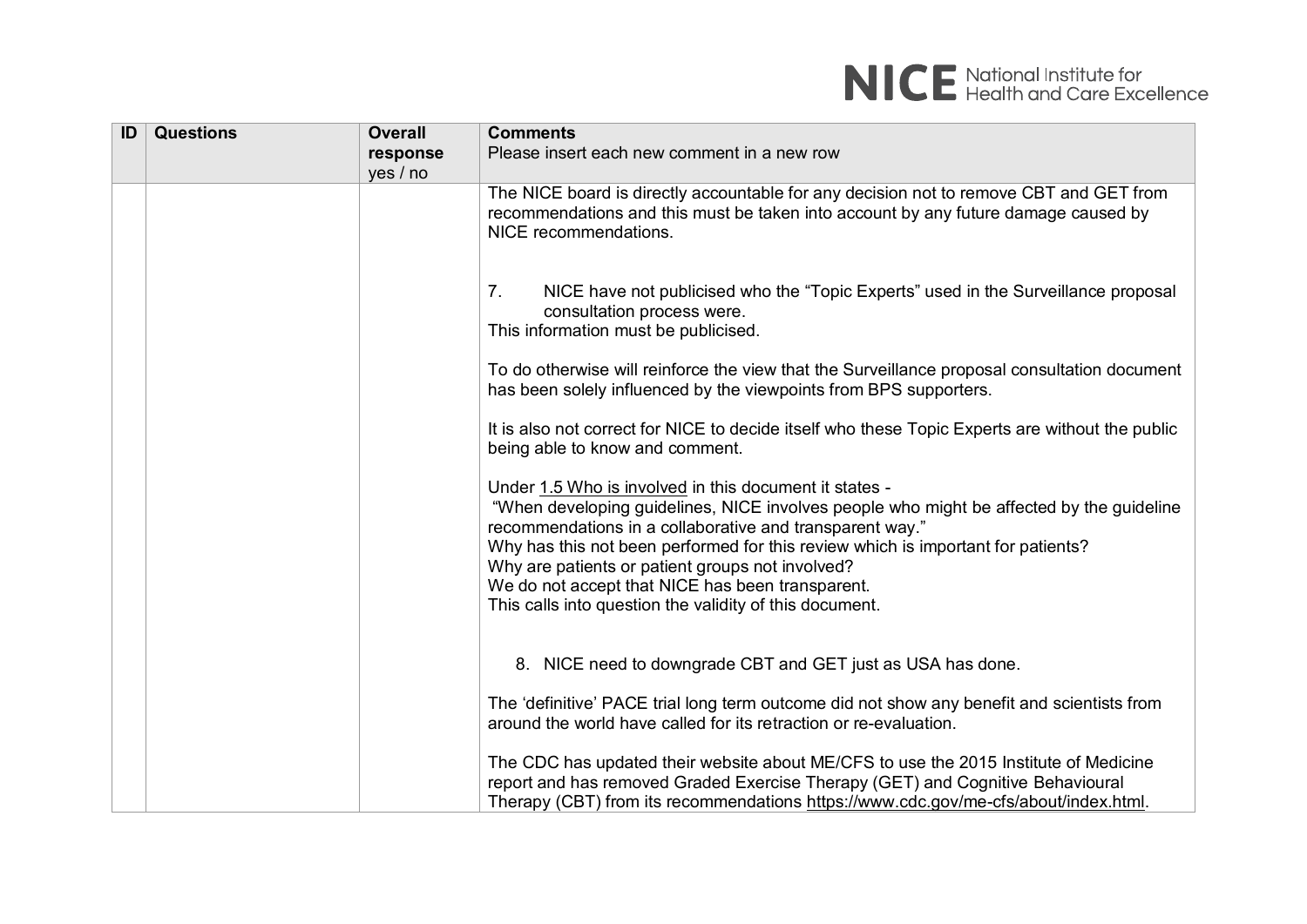| ID | <b>Questions</b> | <b>Overall</b> | <b>Comments</b>                                                                                                                                                          |
|----|------------------|----------------|--------------------------------------------------------------------------------------------------------------------------------------------------------------------------|
|    |                  | response       | Please insert each new comment in a new row                                                                                                                              |
|    |                  | yes / no       |                                                                                                                                                                          |
|    |                  |                | The USA Agency for Healthcare Research and Quality (AHRQ) also downgraded CBT and                                                                                        |
|    |                  |                | GET.                                                                                                                                                                     |
|    |                  |                | The USA CDC is not recommending CBT/GET so UK guidelines are at odds with both NIH                                                                                       |
|    |                  |                | and CDC recommendations.                                                                                                                                                 |
|    |                  |                | (https://www.cdc.gov/me-cfs/treatment/index.html; https://www.nih.gov/mecfs/about-mecfs;<br>https://www.ncbi.nlm.nih.gov/books/NBK379582/)                               |
|    |                  |                |                                                                                                                                                                          |
|    |                  |                |                                                                                                                                                                          |
|    |                  |                | 9. The CBT described by NICE for CBT is not the same supportive CBT as for other<br>chronic illnesses.                                                                   |
|    |                  |                | CBT developed for CFS/ME is directive and based on the premise that CFS/ME is                                                                                            |
|    |                  |                | perpetuated by wrong illness beliefs and inactivity leading to deconditioning.                                                                                           |
|    |                  |                |                                                                                                                                                                          |
|    |                  |                | CBT for CFS/ME is aimed at "addressing any over-vigilance to symptoms.                                                                                                   |
|    |                  |                | This sort of CBT is not prescribed to other chronic illnesses and it should not be                                                                                       |
|    |                  |                | recommended for CFS/ME.                                                                                                                                                  |
|    |                  |                | Cancer patients, for example, are told to monitor and report their symptoms, not ignore<br>them.                                                                         |
|    |                  |                |                                                                                                                                                                          |
|    |                  |                | As such, this is dangerous and NICE stating the opposite should mean that the NICE board                                                                                 |
|    |                  |                | and the NICE Senior Management Team must be answerable in court for any damage made                                                                                      |
|    |                  |                | to patients who carry out this advice.<br>NICE will be accountable if it ignores the advice to withdraw this unsound recommendation.                                     |
|    |                  |                | NICE would be negligent.                                                                                                                                                 |
|    |                  |                |                                                                                                                                                                          |
|    |                  |                |                                                                                                                                                                          |
|    |                  |                | 10. NICE states                                                                                                                                                          |
|    |                  |                | " The experts also gave their thoughts on the current status of diagnostic criteria in NICE                                                                              |
|    |                  |                | guideline CG53 and elsewhere, in light of these reports. Their comments included:                                                                                        |
|    |                  |                | The HHS Chronic Fatigue Syndrome                                                                                                                                         |
|    |                  |                | Advisory Committee state: 'A priority should be placed on developing biomarkers and<br>diagnostic tests research has neglected many of the biological factors underlying |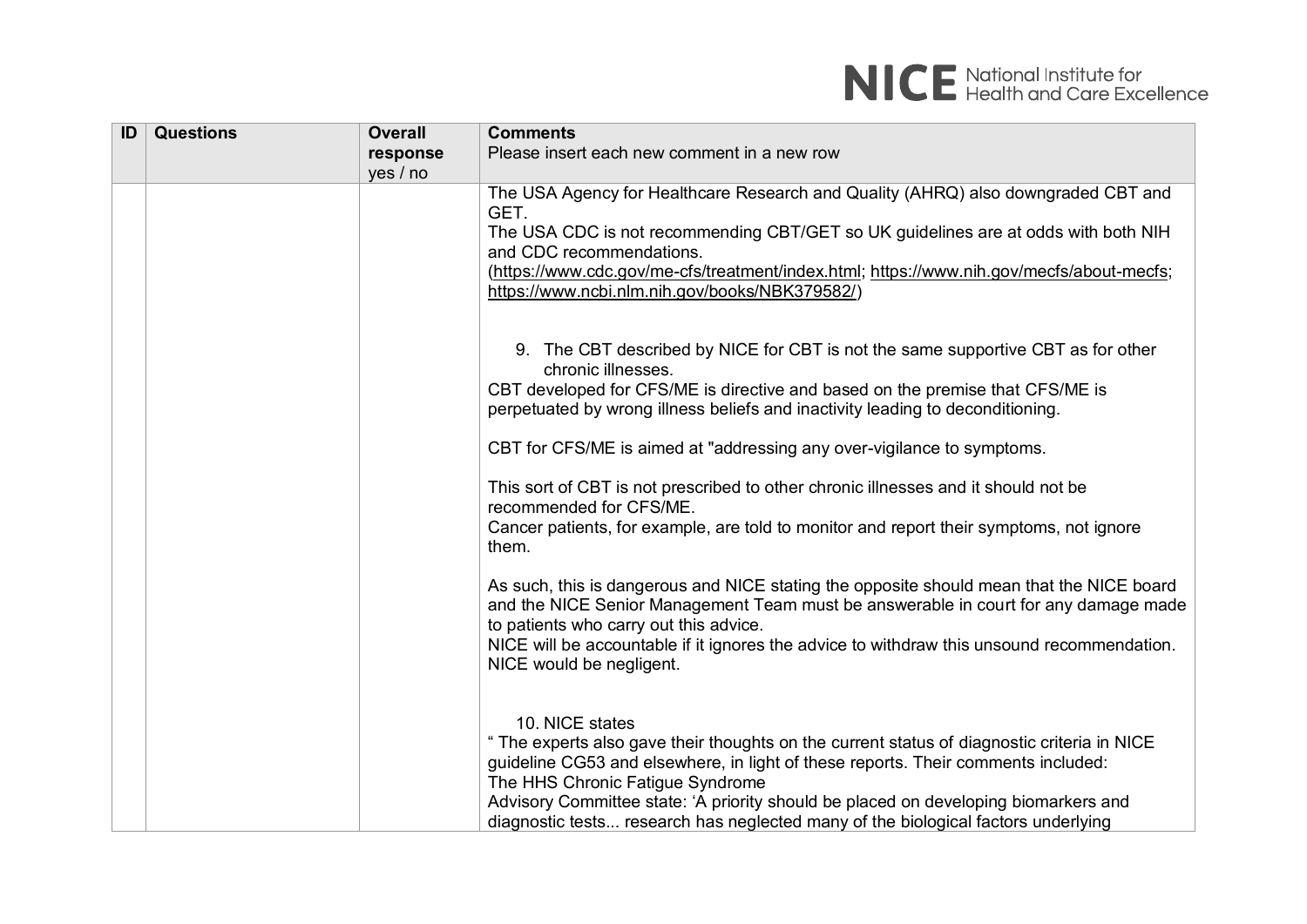

| ID | <b>Questions</b> | <b>Overall</b> | <b>Comments</b>                                                                                                                                                                                                                                                                                                               |
|----|------------------|----------------|-------------------------------------------------------------------------------------------------------------------------------------------------------------------------------------------------------------------------------------------------------------------------------------------------------------------------------|
|    |                  | response       | Please insert each new comment in a new row                                                                                                                                                                                                                                                                                   |
|    |                  | yes / no       |                                                                                                                                                                                                                                                                                                                               |
|    |                  |                | ME/CFS'. Whereas in the UK there may be increasing acceptance of CFS/ME in the<br>umbrella of functional neurological disorders."                                                                                                                                                                                             |
|    |                  |                | This comment above is far beyond NICE's remit and takes it into dangerous and uncalled for<br>areas which will be opposed by ME patients.                                                                                                                                                                                     |
|    |                  |                | NICE states that the UK considers CFS/ME as a functional (i.e. nothing wrong<br>pathophysiologically) neurological disorder whereas US considers it neurological.                                                                                                                                                             |
|    |                  |                | NICE is part of the Department of Health (DoH) $-$ a department that always confirms that<br>ME is neurological.                                                                                                                                                                                                              |
|    |                  |                | How is it possible that NICE accept this statement for UK when numerous government<br>health departments including Department of Health have constantly reassured that they<br>consider ME as a neurological disorder, no mention of functional?                                                                              |
|    |                  |                | NICE cannot disregard the WHO and the UK government's official position on ME being a<br>neurological disease.                                                                                                                                                                                                                |
|    |                  |                | The WHO ICD-1O lists Postviral Fatigue Syndrome and ME in G93.3 (CFS indexed to it)<br>and the current Beta ICD-11 draft also has Postviral fatigue syndrome, ME and CFS under<br>"Other disorders of the nervous system".                                                                                                    |
|    |                  |                | Functional Neurological Symptom Disorders have their own classification and there is no<br>mention of PVFS, ME or CFS in that category.                                                                                                                                                                                       |
|    |                  |                | UK" Functional neurological symptom disorder (FNsD) is a condition in which patients<br>experience neurological symptoms such as weakness, movement disorders, sensory<br>symptoms and blackouts. The brain of a patient with functional neurological symptom<br>disorder is structurally normal, but functions incorrectly." |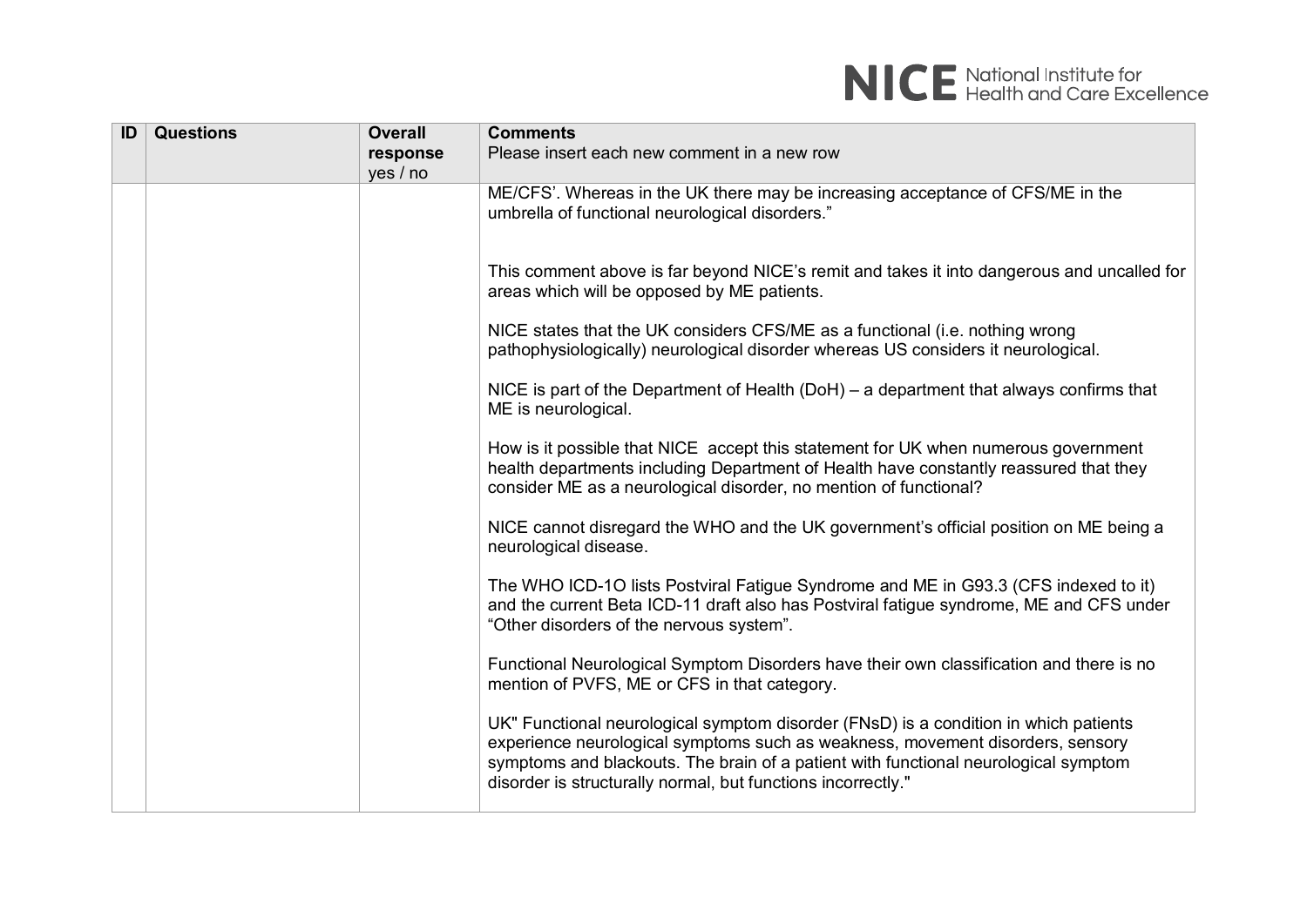

| ID | <b>Questions</b> | <b>Overall</b> | <b>Comments</b>                                                                                                                                                                                                                                                                                      |
|----|------------------|----------------|------------------------------------------------------------------------------------------------------------------------------------------------------------------------------------------------------------------------------------------------------------------------------------------------------|
|    |                  | response       | Please insert each new comment in a new row                                                                                                                                                                                                                                                          |
|    |                  | yes / no       |                                                                                                                                                                                                                                                                                                      |
|    |                  |                | So while the US priority is to find biomarkers and diagnostic tests the UK (with NICE) is<br>trying to brush this off by placing CFS/ME under an umbrella of FND and treat it with CBT<br>and GET as there is nothing wrong biologically, they say.                                                  |
|    |                  |                | This statement has to be withdrawn.                                                                                                                                                                                                                                                                  |
|    |                  |                | This seems, again, to have been heavily influenced by the BPS lobby – which makes us<br>again wonder what the real agenda is of NICE and who were the NICE-selected Topic<br>Experts.                                                                                                                |
|    |                  |                | It may be so that a FOI act will be required to reveal the identities of the Topic Experts, who<br>chose them and what links they have to insurance companies and/or other organisations or<br>individuals which have vested interests in perpetuating a view of ME being a behavioural<br>disorder. |
|    |                  |                | 11. The dismissal by NICE of the AHRQ's finding of a lack of evidence once Oxford is<br>excluded is negligent.                                                                                                                                                                                       |
|    |                  |                | (Post-exertional Malaise being hallmark of CFS/ME yet research based on Oxford criteria<br>that do not require PEM are being considered)                                                                                                                                                             |
|    |                  |                | NICE guidelines state post-exertional malaise and/or fatigue is required but then it says<br>"physical or mental exertion make symptoms worse" is optional.<br>PEM by CCC, ME-ICC, and IOM definitions includes symptom exacerbation following<br>exertion.                                          |
|    |                  |                | So NICE either does not know what PEM is or else does not take it seriously either.<br>This is negligence by NICE.                                                                                                                                                                                   |
|    |                  |                | NICE must be made accountable for any damages caused from this negligence.                                                                                                                                                                                                                           |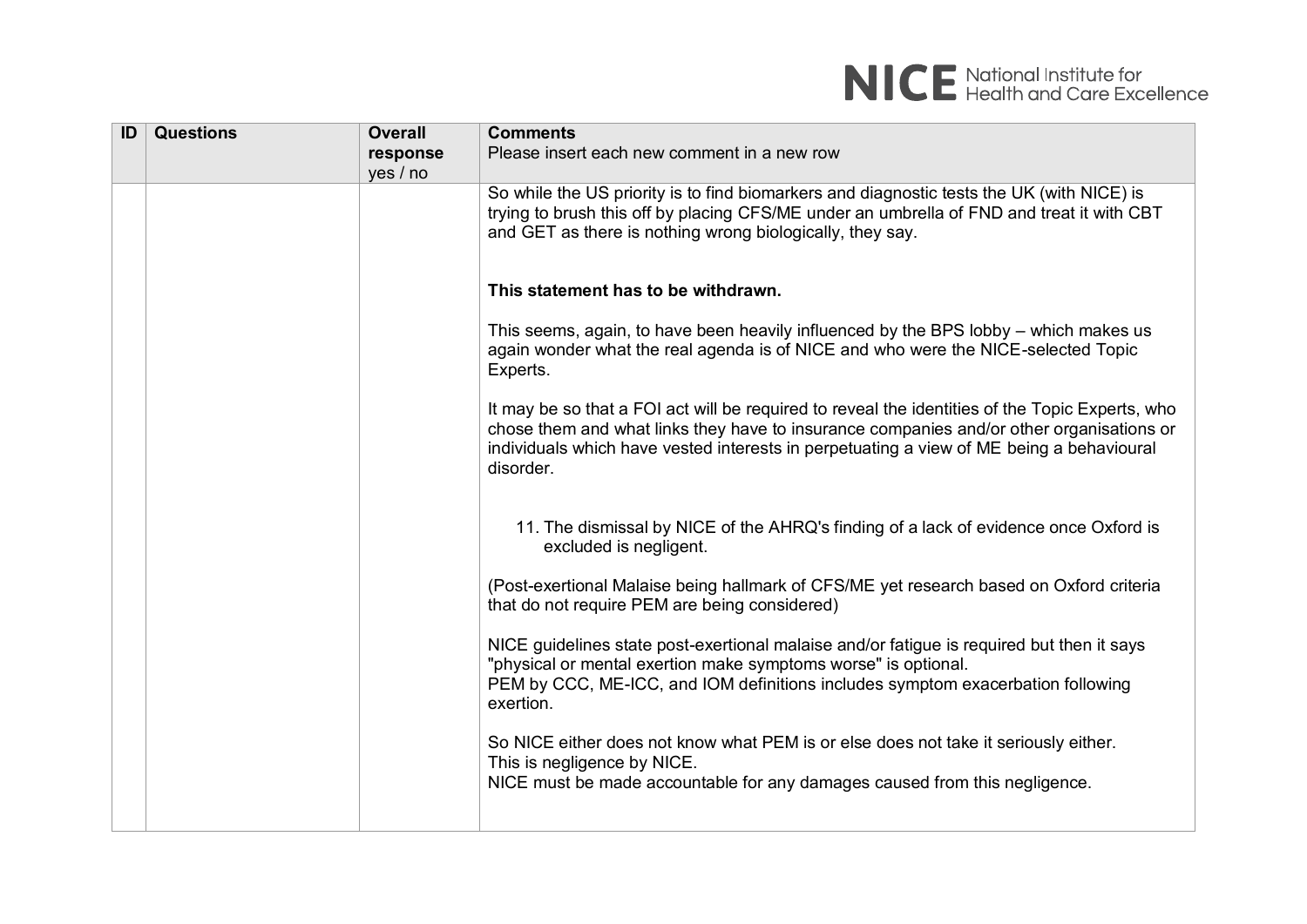| ID | <b>Questions</b> | <b>Overall</b> | <b>Comments</b>                                                                                                                                                                                                                                                                                                                                                                                                                                                                                                                                                                                                                                                  |
|----|------------------|----------------|------------------------------------------------------------------------------------------------------------------------------------------------------------------------------------------------------------------------------------------------------------------------------------------------------------------------------------------------------------------------------------------------------------------------------------------------------------------------------------------------------------------------------------------------------------------------------------------------------------------------------------------------------------------|
|    |                  | response       | Please insert each new comment in a new row                                                                                                                                                                                                                                                                                                                                                                                                                                                                                                                                                                                                                      |
|    |                  | yes / no       |                                                                                                                                                                                                                                                                                                                                                                                                                                                                                                                                                                                                                                                                  |
|    |                  |                | 12. NICE makes a point about shared decision making with regard to the guidelines - but<br>this does not apply to patients with work-related insurance coverage as insurance<br>companies demand patients go through CBT/GET regimes (and NICE recommends<br>these) before getting their payments.                                                                                                                                                                                                                                                                                                                                                               |
|    |                  |                | As patients do not get better undergoing these therapies there is often a long and<br>distressing process to fight the injustice.                                                                                                                                                                                                                                                                                                                                                                                                                                                                                                                                |
|    |                  |                | Again NICE must be accountable for damages, and costs, relating to the burden brought on<br>to patients by this erroneous and negligent recommendation.                                                                                                                                                                                                                                                                                                                                                                                                                                                                                                          |
|    |                  |                | 13. NICE should withdraw evidence of CBT/GET and not sit on the fence by saying that<br>it does not do so "and none of the papers reporting on the PACE trial have been<br>retracted".                                                                                                                                                                                                                                                                                                                                                                                                                                                                           |
|    |                  |                | There is no point in NICE stating that none of the papers have been retracted. This is an<br>establishment attempt to stop real debate and is so disingenuous of NICE.<br>That is passing on the responsibility and NICE reviewers should have enough scientific<br>expertise to make the decision on the evidence base of CBT/GET themselves.                                                                                                                                                                                                                                                                                                                   |
|    |                  |                | QMUL spent £200k+ trying to stop PACE data being made available to the public.<br>The Lancet has its own failings that it should be dealing with.<br>We know that the editor of the Lancet is not responsible – refusing to engage and discuss<br>despite multiple attempts to force retraction and failing to answer this charity's letters<br>[http://www.investinme.org/IIMER-Newslet-1511-01.shtml].<br>We make this point to enforce the view that NICE cannot base decisions on the flawed<br>editorial policies of journals who have their own reasons for failing to listen to academic and<br>patient opinion demanding the retraction of their papers. |
|    |                  |                | 14. As the NHS is in financial trouble then it would be far more beneficial for the patients<br>and the NHS if honest and up-to-date information about the disease was given, help                                                                                                                                                                                                                                                                                                                                                                                                                                                                               |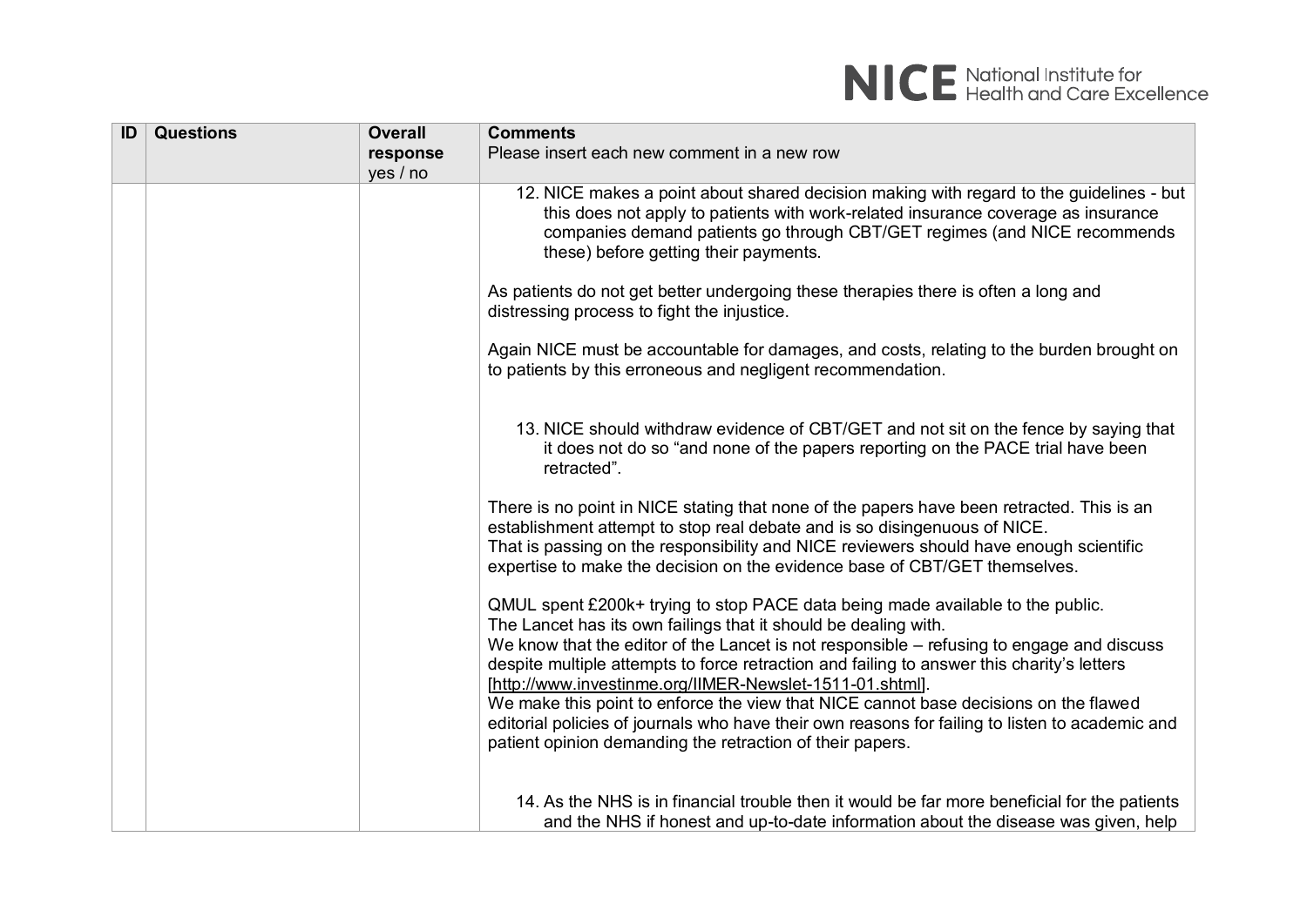

| ID | <b>Questions</b> | <b>Overall</b> | <b>Comments</b>                                                                                                                                                                                                                                                                                                                                                                                                                    |
|----|------------------|----------------|------------------------------------------------------------------------------------------------------------------------------------------------------------------------------------------------------------------------------------------------------------------------------------------------------------------------------------------------------------------------------------------------------------------------------------|
|    |                  | response       | Please insert each new comment in a new row                                                                                                                                                                                                                                                                                                                                                                                        |
|    |                  | yes / no       |                                                                                                                                                                                                                                                                                                                                                                                                                                    |
|    |                  |                | with information about education and work provided and monitoring of patients<br>regularly to avoid missing other illnesses that may hide in this population.                                                                                                                                                                                                                                                                      |
|    |                  |                | Psychological supportive services should be provided only to those who really need them.<br>It is a misuse of scarce funding to force CBT and GET - failed therapies which have no<br>evidence base – on to patients who do not want them.                                                                                                                                                                                         |
|    |                  |                | NICE is imprudent in wasting scarce financial resources.                                                                                                                                                                                                                                                                                                                                                                           |
|    |                  |                | This is a matter for the government to act upon.                                                                                                                                                                                                                                                                                                                                                                                   |
|    |                  |                | 15. NICE state that<br>" Peer-reviewed study reports were assessed by abstract."                                                                                                                                                                                                                                                                                                                                                   |
|    |                  |                | For such an important document as this Surveillance proposal consultation it is not good<br>enough to rely on reading abstracts only as they do not reveal methodological flaws and<br>peer reviewing has been shown to be inadequate in the "gold standard" PACE trial for<br>example.                                                                                                                                            |
|    |                  |                | This is a major failing that should invalidate the Surveillance proposal consultation<br>document.                                                                                                                                                                                                                                                                                                                                 |
|    |                  |                | 16. The NICE document states – regarding the PACE Trial –                                                                                                                                                                                                                                                                                                                                                                          |
|    |                  |                | "The authors have responded to these criticisms in an FAQ, and have re-analysed the main<br>outcome measures according to the original protocol with similar results to those in the<br>primary PACE results paper i.e. reduced fatigue and increased physical function. However,<br>many commentators continue to dispute the PACE trial findings."<br>This should be changed to "many informed and knowledgeable commentators.". |
|    |                  |                | Reanalysis by Matthees et al states -                                                                                                                                                                                                                                                                                                                                                                                              |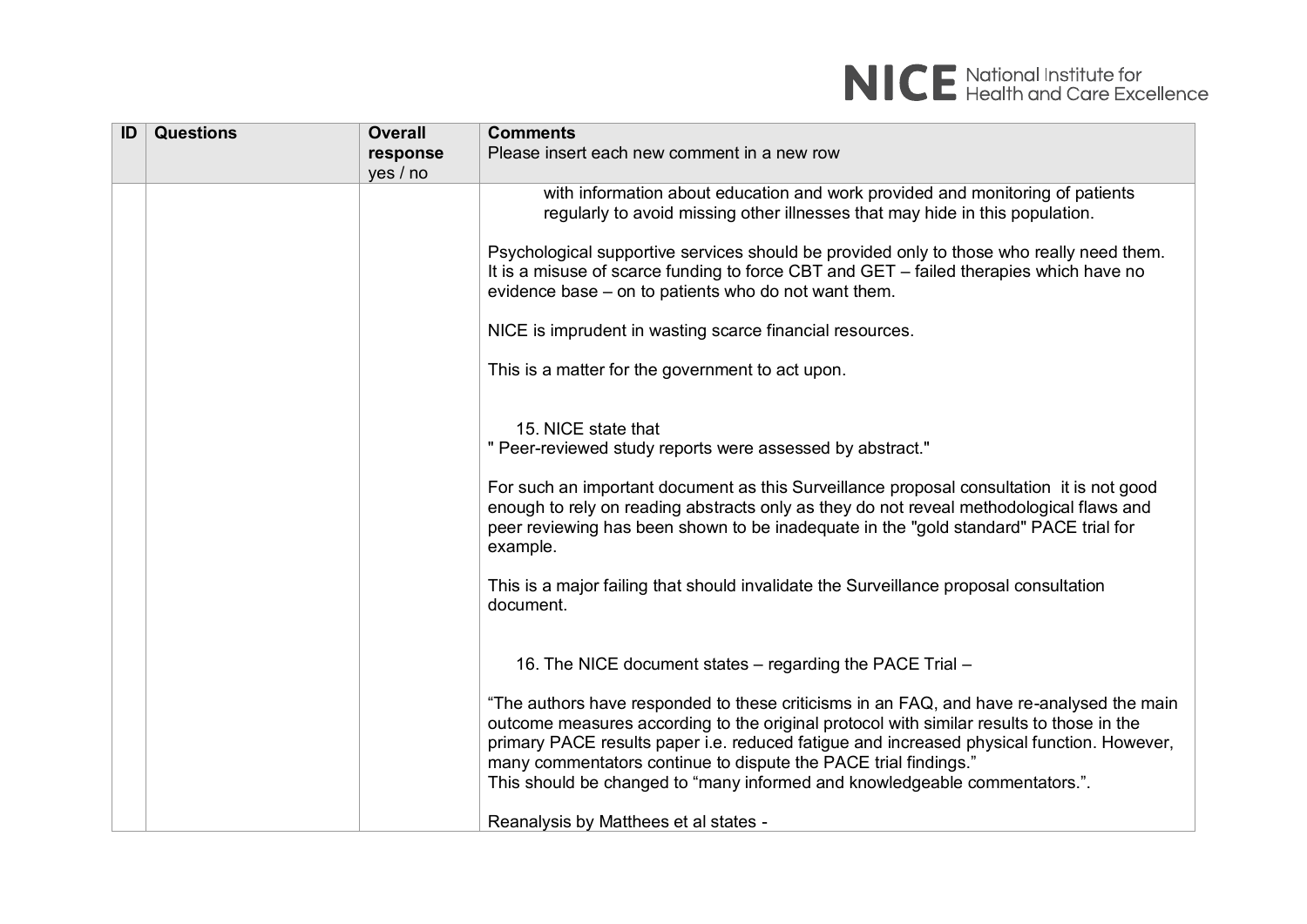

| ID | <b>Questions</b> | <b>Overall</b> | <b>Comments</b>                                                                                                                                                                                                                                                                                                                                                                                                               |
|----|------------------|----------------|-------------------------------------------------------------------------------------------------------------------------------------------------------------------------------------------------------------------------------------------------------------------------------------------------------------------------------------------------------------------------------------------------------------------------------|
|    |                  | response       | Please insert each new comment in a new row                                                                                                                                                                                                                                                                                                                                                                                   |
|    |                  | yes / no       |                                                                                                                                                                                                                                                                                                                                                                                                                               |
|    |                  |                | "This re-analysis demonstrates that the previously reported recovery rates were inflated by<br>an average of four-fold."                                                                                                                                                                                                                                                                                                      |
|    |                  |                | http://www.virology.ws/wp-content/uploads/2016/09/preliminary-analysis.pdf                                                                                                                                                                                                                                                                                                                                                    |
|    |                  |                | This is significant enough to make it mandatory for NICE to remove all references to the<br>PACE Trial for any judgement to be made.                                                                                                                                                                                                                                                                                          |
|    |                  |                | NICE cannot use PACE for anything other than to reject its previous guidelines comments.<br>Continuing to use PACE Trial references to justify the bias inherent in this document will<br>make the Surveillance proposal consultation document invalid and a further review process<br>will be required.<br>It is negligent of NICE not to remove PACE Trial data for purposes of this Surveillance<br>proposal consultation. |
|    |                  |                | 17. NICE seems to accept Cochrane reviews without question.<br>Yet the Cochrane reviewers such as Dr Larun have conflicts of interest as they have co-                                                                                                                                                                                                                                                                        |
|    |                  |                | authored with the investigators of the papers they are reviewing.                                                                                                                                                                                                                                                                                                                                                             |
|    |                  |                | https://jcoynester.wordpress.com/2016/03/20/why-the-cochrane-collaboration-needs-to-<br>clean-up-conflicts-of-interest/                                                                                                                                                                                                                                                                                                       |
|    |                  |                | This is unacceptable.<br>The Cochrane CFS/ME reviews are not considered to be unbiased.<br>Cochrane is not a safe choice and is not independent<br>NICE must hand over the review to an independent body.                                                                                                                                                                                                                     |
|    |                  |                | We do not consider NICE to be independent.                                                                                                                                                                                                                                                                                                                                                                                    |
|    |                  |                | We do not consider Cochrane, as it has been seen so far with regard to ME, to be either<br>independent or unbiased.                                                                                                                                                                                                                                                                                                           |
|    |                  |                | 18. Under Summary of evidence from surveillance<br>In Q-01 and Q02 it states                                                                                                                                                                                                                                                                                                                                                  |
|    |                  |                | "Provide information on returning to work or education"<br>How is this possible?                                                                                                                                                                                                                                                                                                                                              |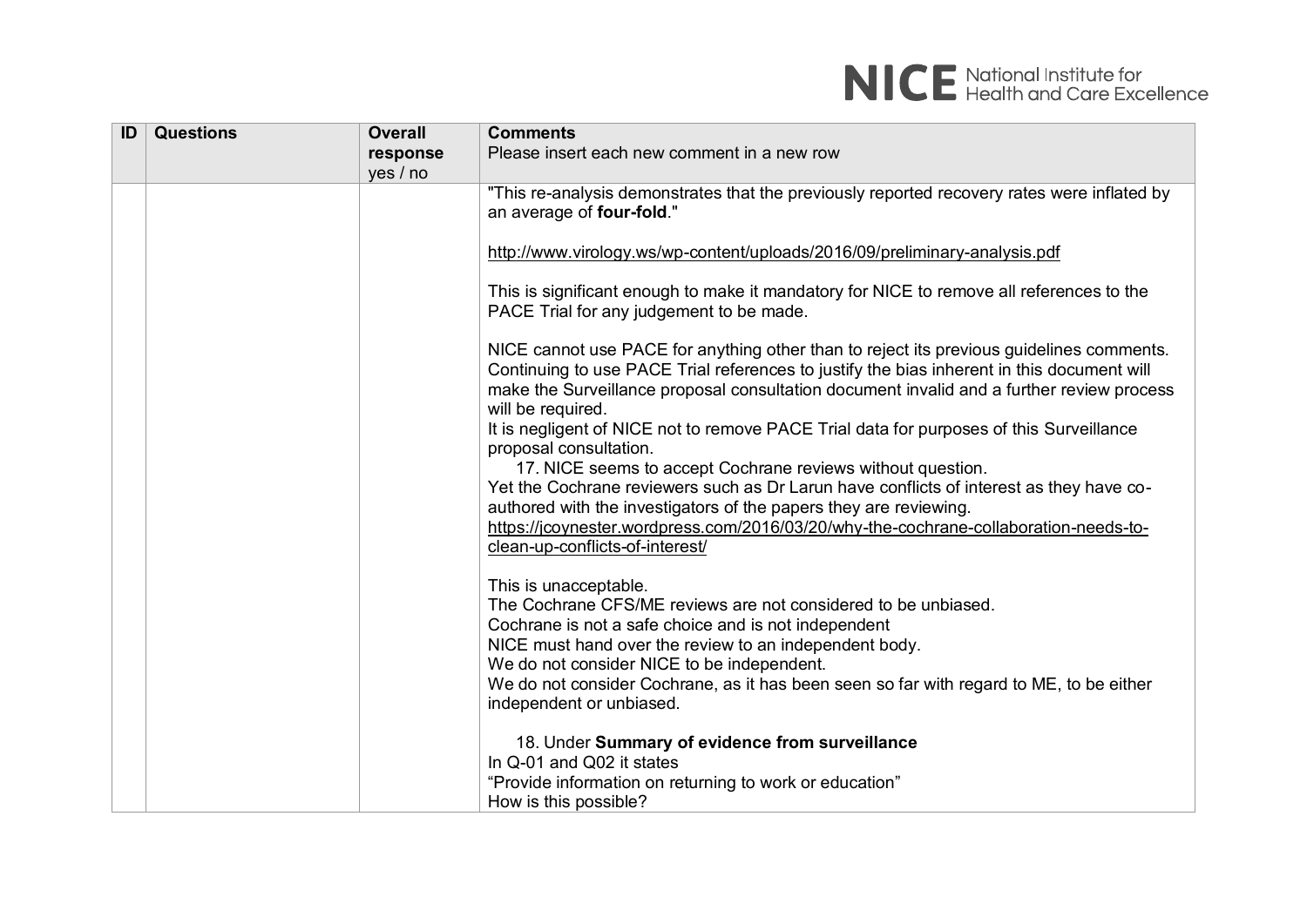

| ID | <b>Questions</b> | <b>Overall</b> | <b>Comments</b>                                                                                                                                                                                                                                                                                                                                                                                                                                                                                                |
|----|------------------|----------------|----------------------------------------------------------------------------------------------------------------------------------------------------------------------------------------------------------------------------------------------------------------------------------------------------------------------------------------------------------------------------------------------------------------------------------------------------------------------------------------------------------------|
|    |                  | response       | Please insert each new comment in a new row                                                                                                                                                                                                                                                                                                                                                                                                                                                                    |
|    |                  | yes / no       |                                                                                                                                                                                                                                                                                                                                                                                                                                                                                                                |
|    |                  |                | With its welfare reforms the current government has been determined to take this out of the<br>doctor's hands and give to corporate parasites who are made responsible for determining<br>work and benefits yet have no knowledge of the condition].<br>The NICE guidelines have done nothing to help with this.                                                                                                                                                                                               |
|    |                  |                | 19. NICE states -<br>". Healthcare professionals responsible for caring for people with CFS/ME should have<br>appropriate skills and expertise in the condition."<br>How is this possible?<br>There is no specialism in CFS/ME thanks to NHS policies and this is a false view<br>painted by NICE.<br>NICE has to take some responsibility for no expertise in CFS/ME being developed<br>due to NICE's faulty beliefs about this disease.                                                                      |
|    |                  |                | 20. NICE state that $-$<br>1.1.3.2 Every person diagnosed with CFS/ME should be offered: information about the<br>illness (see section 1.1.2) acceptance and understanding assistance negotiating the<br>healthcare, benefits and social care systems assistance with occupational activities<br>including work and education if appropriate (see section 1.4.5).                                                                                                                                              |
|    |                  |                | 1.1.3.3 An individualised management plan should be developed with the person with<br>CFS/ME, and their carers if appropriate. The plan should be reviewed and changes<br>documented at each contact. It should include:<br>relevant symptoms and history<br>plans for care and treatment, including managing<br>setbacks/relapses information and support needs<br>any education, training or employment support needs<br>details of the healthcare professionals involved in care and their contact details. |
|    |                  |                | and then states<br><b>Surveillance decision</b>                                                                                                                                                                                                                                                                                                                                                                                                                                                                |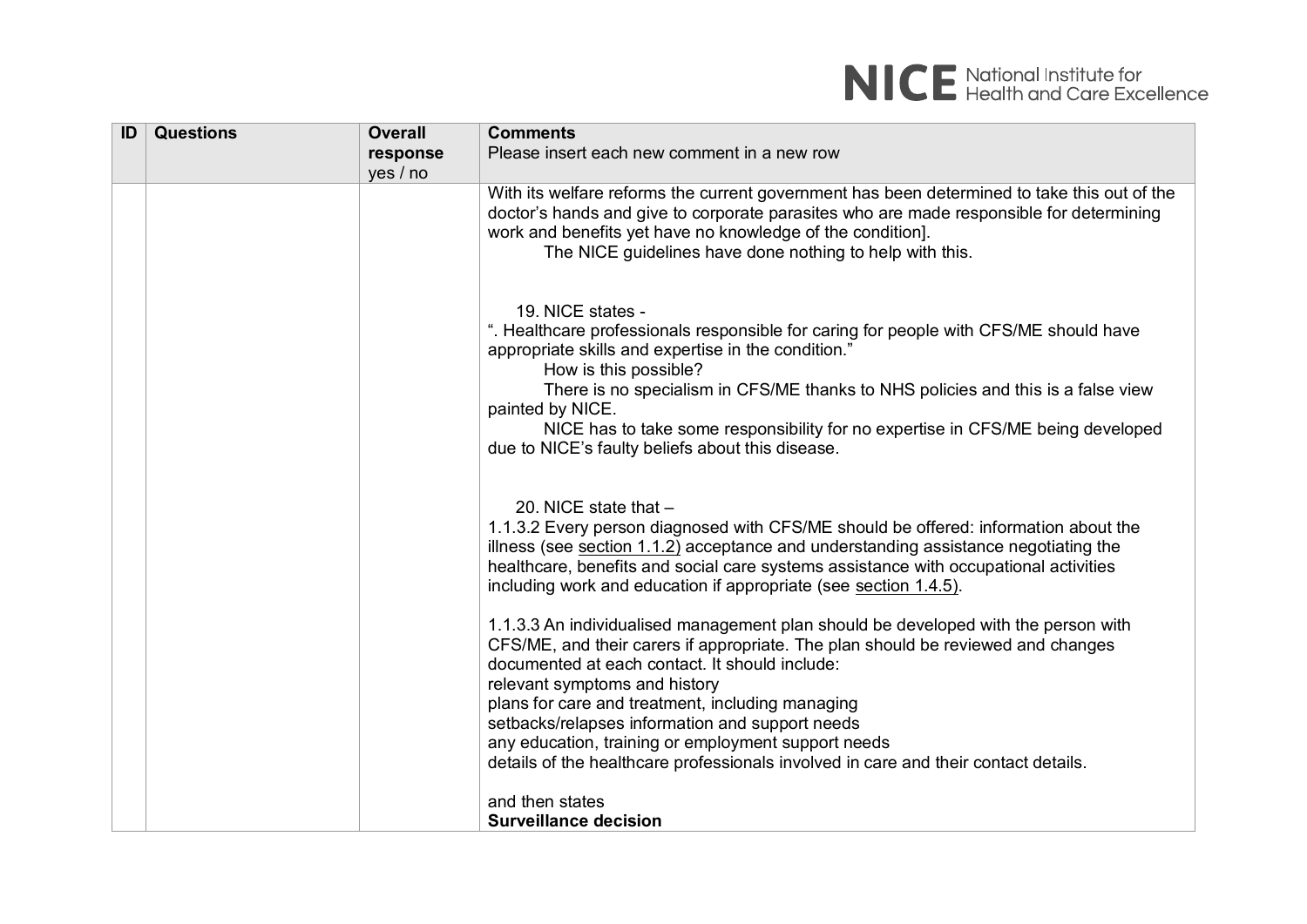| ID | <b>Questions</b> | <b>Overall</b>       | <b>Comments</b><br>Please insert each new comment in a new row                                                                                                                                                                                                                                    |
|----|------------------|----------------------|---------------------------------------------------------------------------------------------------------------------------------------------------------------------------------------------------------------------------------------------------------------------------------------------------|
|    |                  | response<br>yes / no |                                                                                                                                                                                                                                                                                                   |
|    |                  |                      | This review question should not be updated.<br>Yet despite all these fine words none of this happens for a person with CFS/ME.<br>NICE guidelines are ineffectual                                                                                                                                 |
|    |                  |                      | 21. NICE states -<br>". It was concluded that physicians could improve diagnosis and treatment of CFS/ME<br>through insight from the experiences of people with CFS/ME."                                                                                                                          |
|    |                  |                      | This shows the hypocrisy of $NICE - or$ rather of those influences who control what $NICE$<br>promote.                                                                                                                                                                                            |
|    |                  |                      | Before NICE has stated the rights of the patient.<br>Then NICE states that "GPs should explore the patient's illness beliefs before referral"<br>Then NICE state that "physicians could improve diagnosis and treatment of CFS/ME through<br>insight from the experiences of people with CFS/ME." |
|    |                  |                      | Patients do not want CBT or GET - yet NICE is so compromised by the BPS influences that<br>you make quite contradictory remarks.                                                                                                                                                                  |
|    |                  |                      | NICE also state $-$<br>"The authors concluded that GPs should explore the patient's illness beliefs before referral<br>to maximise patient engagement in therapy."<br>and                                                                                                                         |
|    |                  |                      | "During the 3-year surveillance review, a qualitative study concluded that GPs could elicit<br>and explore patients' CFS/ME beliefs before referral to specialist care."                                                                                                                          |
|    |                  |                      | This is totally bogus.<br>Are there any other conditions where these sort of questions are asked before patients get a<br>referral to a specialist? Does this have to happen if it does not happen for MS, cancer,<br>dementia, other diseases?<br>We think not.                                  |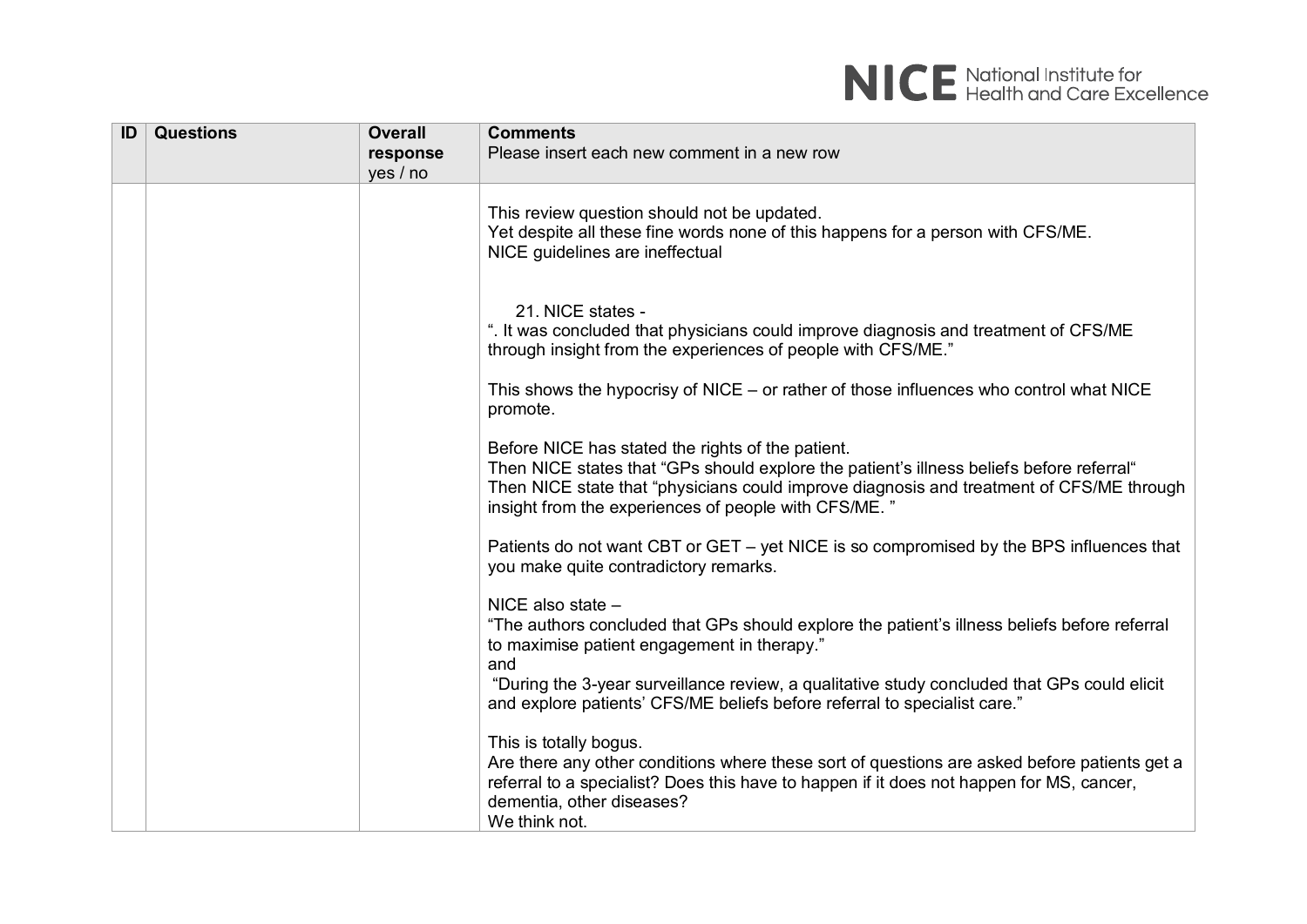

| ID | <b>Questions</b> | <b>Overall</b> | <b>Comments</b>                                                                                                                                                                                                                                                                                                                                                                                                                                                                                                                                                                                        |
|----|------------------|----------------|--------------------------------------------------------------------------------------------------------------------------------------------------------------------------------------------------------------------------------------------------------------------------------------------------------------------------------------------------------------------------------------------------------------------------------------------------------------------------------------------------------------------------------------------------------------------------------------------------------|
|    |                  | response       | Please insert each new comment in a new row                                                                                                                                                                                                                                                                                                                                                                                                                                                                                                                                                            |
|    |                  | yes / no       |                                                                                                                                                                                                                                                                                                                                                                                                                                                                                                                                                                                                        |
|    |                  |                | Does NICE not think that the patients should also ask the GP's illness beliefs about ME?<br>Perhaps NICE can add that to their recommendations.                                                                                                                                                                                                                                                                                                                                                                                                                                                        |
|    |                  |                | 22. NICE state<br>" Some issues were raised around consent to treatment. NICE guideline CG53 includes the<br>sections 'Your responsibility' and 'Patient-centred care' which explain in detail the<br>considerations that healthcare professionals should make when implementing the guideline,<br>including fully involving patients and carers in decision-making, providing appropriate<br>information, and that the guideline is not mandatory."<br>One of the few points we agree with NICE.<br>We believe this statement should be at the start of the NICE guidelines (in its current form) $-$ |
|    |                  |                | marked clearly and boldly in a disclaimer box - for all to see before reading further -                                                                                                                                                                                                                                                                                                                                                                                                                                                                                                                |
|    |                  |                | The recommendations in this guideline are not mandatory.                                                                                                                                                                                                                                                                                                                                                                                                                                                                                                                                               |
|    |                  |                | 23. It strikes us that throughout the document that the "topic Expert" ought to be the<br>patient.<br>Did any patients take part in this review?                                                                                                                                                                                                                                                                                                                                                                                                                                                       |
|    |                  |                | 24. NICE states -<br>"An educational programme was developed whereby CFS/ME continuing education<br>materials were distributed to healthcare professionals at conferences."                                                                                                                                                                                                                                                                                                                                                                                                                            |
|    |                  |                | Does NICE evaluate the education being provided?<br>If not then why not?                                                                                                                                                                                                                                                                                                                                                                                                                                                                                                                               |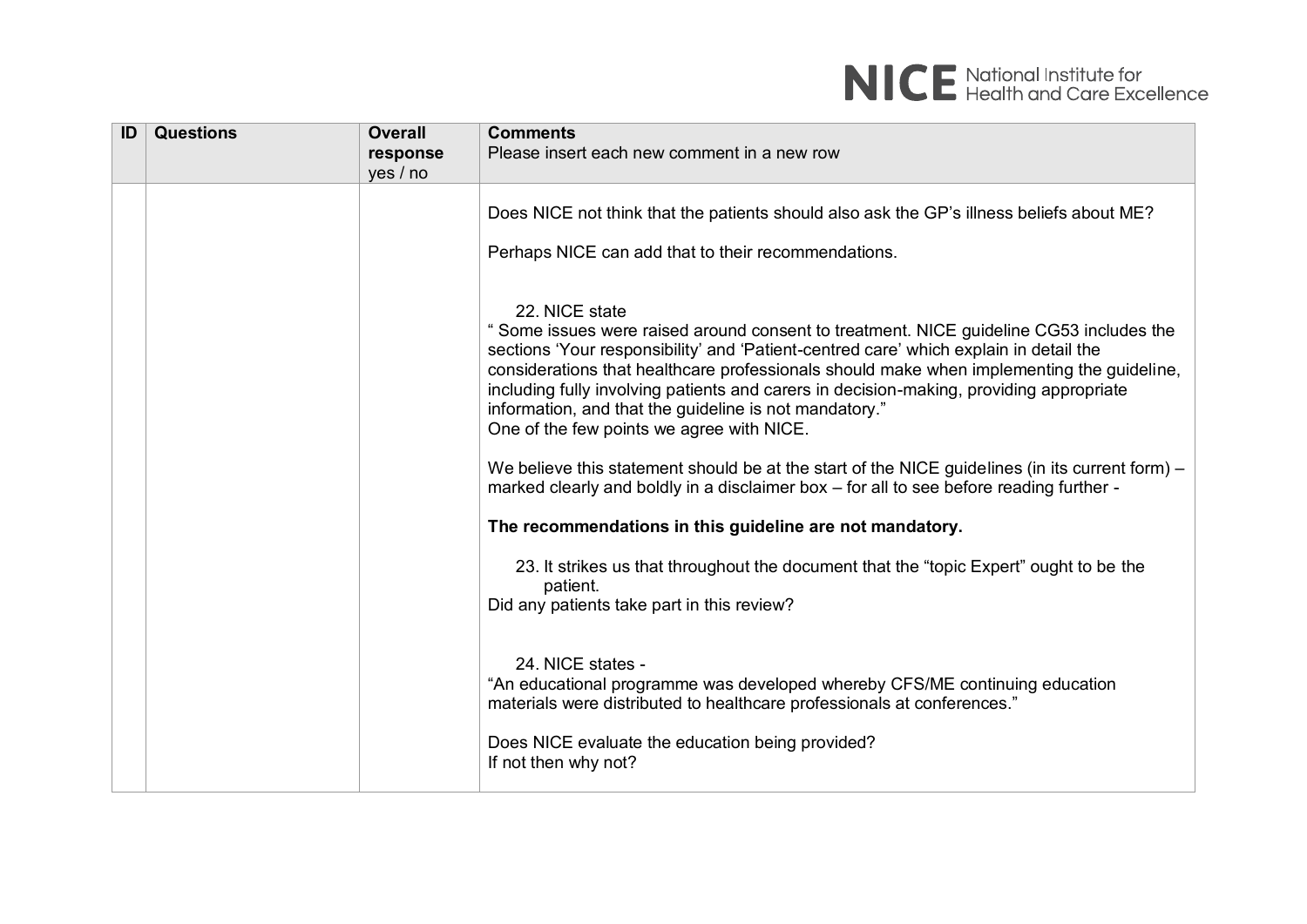

| ID | <b>Questions</b> | <b>Overall</b> | <b>Comments</b>                                                                                                                                                                                                                                                                                                                                      |
|----|------------------|----------------|------------------------------------------------------------------------------------------------------------------------------------------------------------------------------------------------------------------------------------------------------------------------------------------------------------------------------------------------------|
|    |                  | response       | Please insert each new comment in a new row                                                                                                                                                                                                                                                                                                          |
|    |                  | yes / no       |                                                                                                                                                                                                                                                                                                                                                      |
|    |                  |                | Invest in ME Research has held 12 International Biomedical Research Conferences on ME<br>and 7 International Biomedical Research Colloquiums but despite invitations each year none<br>of the UK health authorities have accepted an invitation to attend these.                                                                                     |
|    |                  |                | However, the US NIH and CDC representatives have attended and found them useful.                                                                                                                                                                                                                                                                     |
|    |                  |                | 25. NICE states -<br>Post-exertional malaise (PEM) is a required symptom for NICE diagnosis but strangely<br>"physical or mental exertion makes symptoms worse" is optional yet NICE accepts<br>qualitative research papers for its review that do not require PEM, namely Oxford Criteria<br>which have now been rejected by US health authorities. |
|    |                  |                | NICE dismiss criticism of use of the Oxford criteria – obviously because in doing so it would<br>invalidate the NICE pre-determined decision not to update the original guidelines.                                                                                                                                                                  |
|    |                  |                | All research references based on Oxford criteria need to be removed from the Surveillance<br>proposal consultation document                                                                                                                                                                                                                          |
|    |                  |                | 26. If NICE say CFS/ME (their term) is now considered FND then why are CFS patients<br>still banned from donating blood even if they are recovered?                                                                                                                                                                                                  |
|    |                  |                | NICE cannot even define recovery in the context of CFS/ME it seems.<br>"CFS : Post Viral Fatigue Syndrome<br>I am sorry but unfortunately, we cannot accept a donation if you have this condition or if you<br>have previously had the condition even if you are now recovered."<br>https://my.blood.co.uk/knowledgebase/Index/C                     |
|    |                  |                | 27. NICE are deliberately waiting for additional studies from known BPS protagonists<br>and for the flawed PACE Trial to be incorporated into Cochrane so that they can then<br>update the guideline based on these totally false and flawed views.                                                                                                  |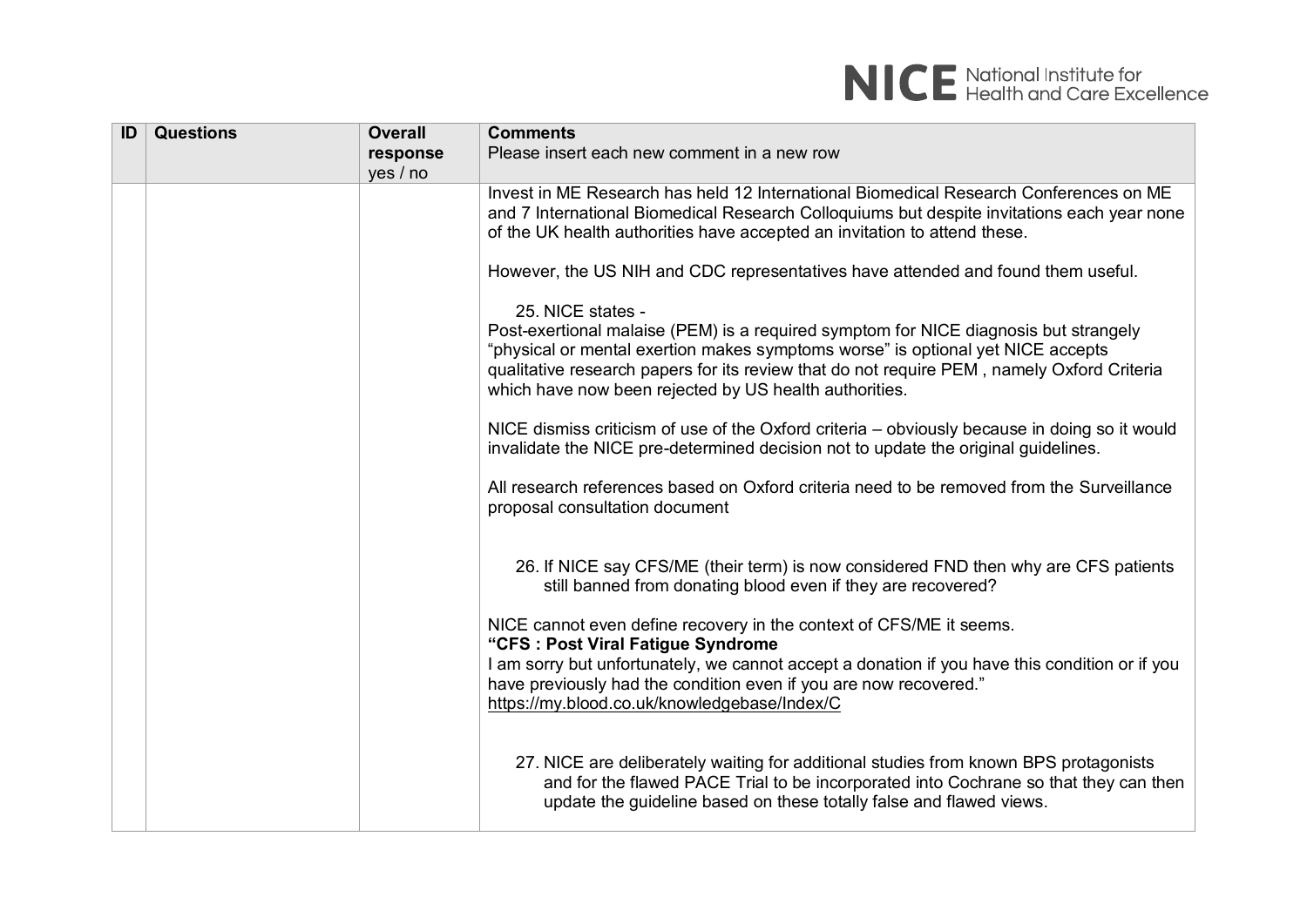

| ID | <b>Questions</b> | <b>Overall</b> | <b>Comments</b>                                                                                                                                                                                                                                                                                  |
|----|------------------|----------------|--------------------------------------------------------------------------------------------------------------------------------------------------------------------------------------------------------------------------------------------------------------------------------------------------|
|    |                  | response       | Please insert each new comment in a new row                                                                                                                                                                                                                                                      |
|    |                  | yes / no       |                                                                                                                                                                                                                                                                                                  |
|    |                  |                | Yet NICE do not consider the current Phase III multi-centre placebo controlled rituximab trial<br>almost finishing in Norway.                                                                                                                                                                    |
|    |                  |                | One would be cynical to believe that NICE were deliberately attempting to force through a<br>BPS agenda for CFS/ME guidelines ahead of the possible good results coming from the<br>Norwegian Phase III rituximab trial.<br>We are cynical.                                                      |
|    |                  |                | We believe this is an establishment effort to falsify the view of CFS/ME and use bogus,<br>chronologically dependent information to skew a decision on CFS/ME which will avoid taking<br>into account the Norwegian trial results.                                                               |
|    |                  |                | This should be publicised.                                                                                                                                                                                                                                                                       |
|    |                  |                | It makes the NICE Board and SMT to be acting in an immoral and corrupt way, if true, and is<br>therefore negligent. If true, this will need further investigation and scrutiny by parliament.                                                                                                    |
|    |                  |                | 28. Asking for removal of GET from the NICE guidelines is not enough.<br>CBT needs to be removed for the reasons stated above.                                                                                                                                                                   |
|    |                  |                | 29. NICE states -<br>"A qualitative study described the development of an epidemiological case definition to<br>distinguish CFS/ME from other chronic fatiguing conditions. However, it was not clear from<br>an assessment of the abstract if diagnostic validity and reliability were tested." |
|    |                  |                | Why did not the Topic Expert reviewers check the full paper?                                                                                                                                                                                                                                     |
|    |                  |                | Surely it is important for NICE to be more accurate. This is shoddy work from NICE and calls<br>into question the competence of the Topic Experts that NICE themselves selected.                                                                                                                 |
|    |                  |                |                                                                                                                                                                                                                                                                                                  |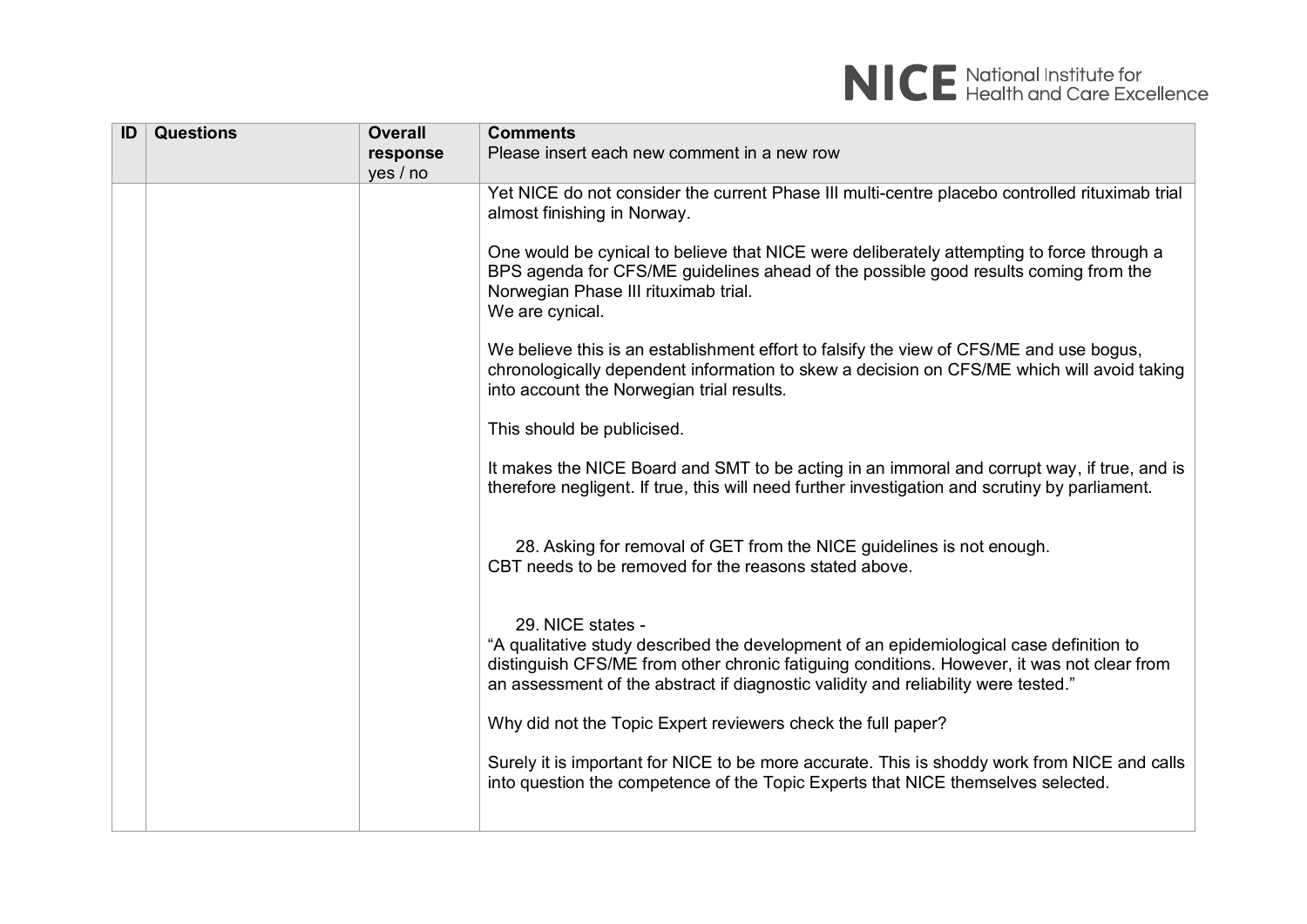

| ID | <b>Questions</b> | <b>Overall</b> | <b>Comments</b>                                                                                                                                                                                                                                                                                                                                 |
|----|------------------|----------------|-------------------------------------------------------------------------------------------------------------------------------------------------------------------------------------------------------------------------------------------------------------------------------------------------------------------------------------------------|
|    |                  | response       | Please insert each new comment in a new row                                                                                                                                                                                                                                                                                                     |
|    |                  | yes / no       |                                                                                                                                                                                                                                                                                                                                                 |
|    |                  |                | 30. NICE states -<br>"The comments regarding the need for the Oxford criteria to be retired do not impact directly<br>on the guideline because it recommends a different diagnostic approach than the Oxford<br>criteria."                                                                                                                      |
|    |                  |                | The evidence for CBT and GET that NICE currently recommend rely on studies that used<br>Oxford Criteria which are broader than the current NICE Criteria so the decent thing to do<br>the same as the US AHQR and downgrade CBT and GET.<br>Even the CDC website has removed CBT and GET from its pages.                                        |
|    |                  |                | 31. NICE states $-$                                                                                                                                                                                                                                                                                                                             |
|    |                  |                | "The experts also gave their thoughts on the current status of diagnostic criteria in NICE<br>guideline CG53"<br>And                                                                                                                                                                                                                            |
|    |                  |                | "There are no gold standards by which one set of criteria can be said to be better or worse<br>than any other."                                                                                                                                                                                                                                 |
|    |                  |                | Yet did not Professor Peter Littlejohns, NICE Clinical and Public Health Director, state the<br>following after patients took NICE to a judicial review -                                                                                                                                                                                       |
|    |                  |                | "The 2007 guideline was welcomed by patient groups as an important opportunity to change<br>the previous situation for the better, helping ensure that everyone with CFS/ME has access<br>to care appropriate for the individual. Today's decision means that the NICE guideline is<br>the gold standard for best practice in managing CFS/ME". |
|    |                  |                | NICE contradicting itself again.                                                                                                                                                                                                                                                                                                                |
|    |                  |                | 32. NICE states $-$<br>"The comments regarding the need for the Oxford criteria to be retired do not impact directly<br>on the quideline because it recommends a different diagnostic approach than the Oxford                                                                                                                                  |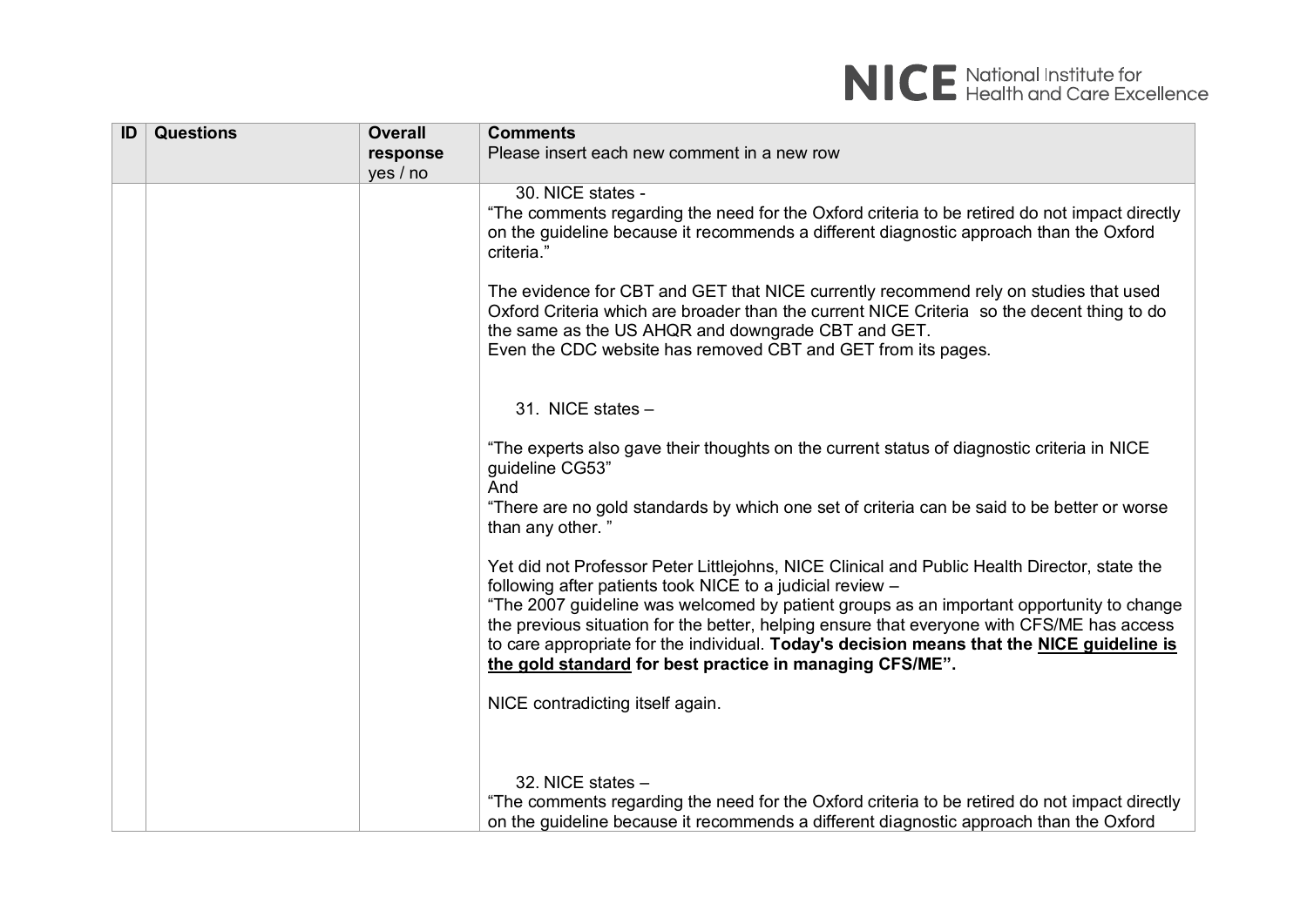

| ID | <b>Questions</b> | <b>Overall</b> | <b>Comments</b>                                                                                                                                                                                                                                                                                                                                                                                                                                                                                                                                                                                                                                                                                               |
|----|------------------|----------------|---------------------------------------------------------------------------------------------------------------------------------------------------------------------------------------------------------------------------------------------------------------------------------------------------------------------------------------------------------------------------------------------------------------------------------------------------------------------------------------------------------------------------------------------------------------------------------------------------------------------------------------------------------------------------------------------------------------|
|    |                  | response       | Please insert each new comment in a new row                                                                                                                                                                                                                                                                                                                                                                                                                                                                                                                                                                                                                                                                   |
|    |                  | yes / no       |                                                                                                                                                                                                                                                                                                                                                                                                                                                                                                                                                                                                                                                                                                               |
|    |                  |                | criteria. In terms of NICE excluding studies using Oxford criteria from evidence reviews for<br>the guideline, as one of the topic experts stated: broadly defined diagnostic criteria in the<br>NICE guideline (which was supported by almost all stakeholders during scoping) allow the<br>inclusion of the vast majority of people with CFS/ME, and a corollary of this was that it<br>allowed the inclusion of the majority of trials, which have typically used broad diagnostic<br>criteria. Further, topic experts had no concerns about the inclusion criteria of trials in CFS,<br>and it was also noted by topic experts that there is no gold standard definition of chronic<br>fatigue syndrome." |
|    |                  |                | This is madness.                                                                                                                                                                                                                                                                                                                                                                                                                                                                                                                                                                                                                                                                                              |
|    |                  |                | All researchers are stating at our Colloquiums that Oxford criteria and the broad range of<br>less stringent criteria inhibit research.<br>We do not wish to have "the inclusion of the majority of trials, which have typically used<br>broad diagnostic criteria." For guidelines for CFS/ME. It is completely negligent and<br>pointless to do this.                                                                                                                                                                                                                                                                                                                                                       |
|    |                  |                | 33. Recently this from Professor James Baraniuk of Georgetown University Medical<br>School, Washington, USA<br>http://www.tandfonline.com/doi/abs/10.1080/21641846.2017.1353578?journalCode=rftg20&                                                                                                                                                                                                                                                                                                                                                                                                                                                                                                           |
|    |                  |                | " Results: The Oxford criteria designated CFS in 25.5% of 2004 males and 19.9% of 1954<br>females. Based on quadrant analysis, 85% of Oxford-defined cases were inappropriately<br>classified as CFS. Fukuda criteria identified CFS in 2.3% of males and 1.8% of females."<br>The Oxford criteria were untenable because they inappropriately selected healthy subjects<br>with mild fatigue and CIF and mislabeled them as CFS."<br>This says it all.<br>CIF stands for Chronic Idiopathic Fatigue.                                                                                                                                                                                                         |
|    |                  |                | NICE may say this was not available to them.<br>Well it is known to NICE now!                                                                                                                                                                                                                                                                                                                                                                                                                                                                                                                                                                                                                                 |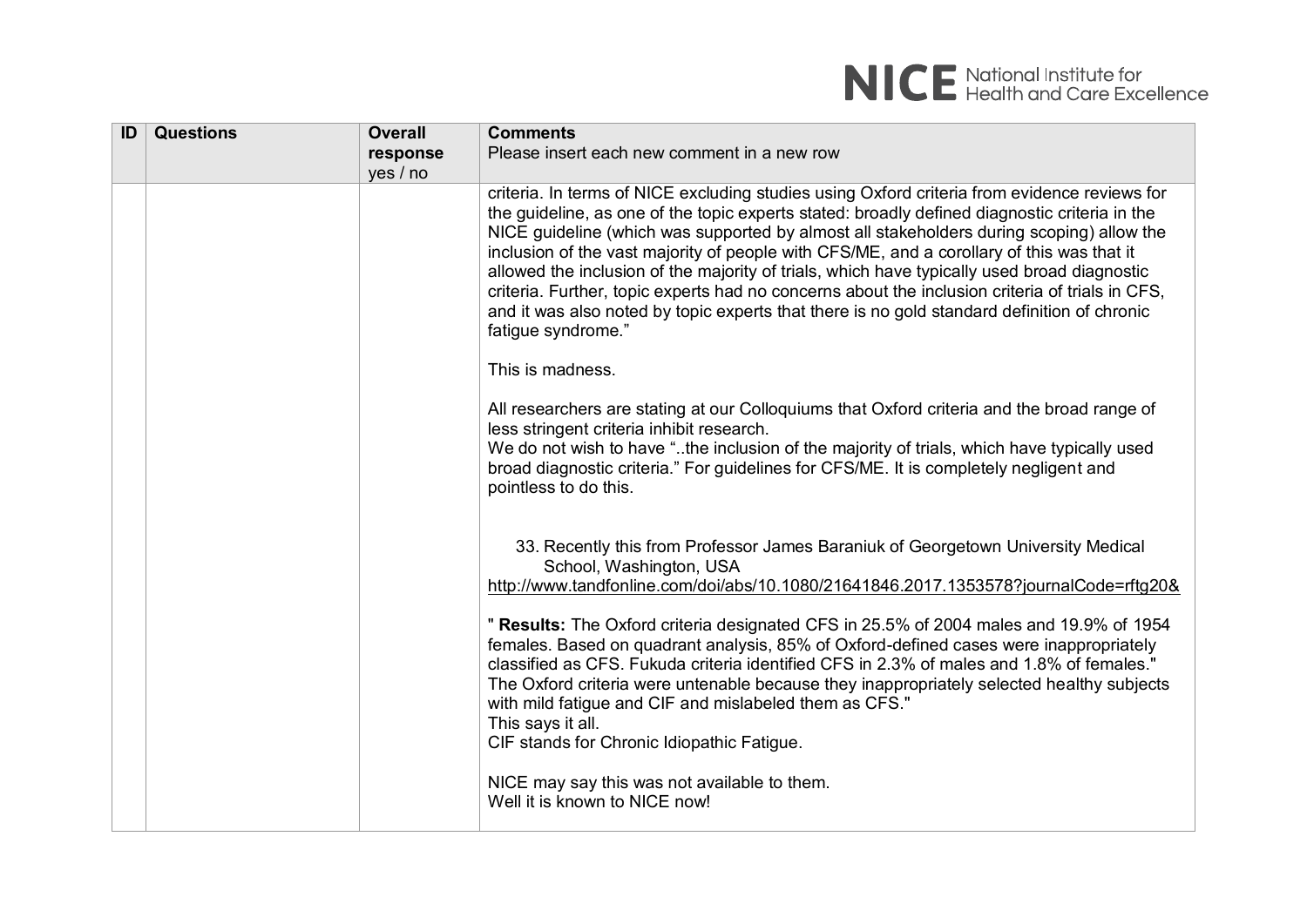

| ID | <b>Questions</b> | <b>Overall</b> | <b>Comments</b>                                                                                                                                                                                                                                                                                                            |
|----|------------------|----------------|----------------------------------------------------------------------------------------------------------------------------------------------------------------------------------------------------------------------------------------------------------------------------------------------------------------------------|
|    |                  | response       | Please insert each new comment in a new row                                                                                                                                                                                                                                                                                |
|    |                  | yes / no       |                                                                                                                                                                                                                                                                                                                            |
|    |                  |                | And this only strengthens the argument to remove all research based on Oxford criteria $-$ a<br>case which was already strong before the Surveillance proposal consultation but is now<br>overwhelming.<br>NICE must withdraw all research referencing or based on Oxford criteria.<br>To do otherwise would be negligent. |
|    |                  |                | 34. NICE states -<br>"Topic expert feedback Topic experts highlighted evidence on maternal anxiety and<br>depression associated with chronic disabling fatigue in adolescents 13 years old <sup>55</sup> . This<br>evidence has been summarised in the 10 year surveillance summary section."                              |
|    |                  |                | Why is this research being discussed by NICE topic experts as it not about CFS or ME but<br>chronic fatigue which can be caused by almost anything?                                                                                                                                                                        |
|    |                  |                | It needs to be removed.                                                                                                                                                                                                                                                                                                    |
|    |                  |                | 35. NICE states -<br>"People with CFS/ME have reported pacing to be helpful in self-managing CFS/ME.<br>However, healthcare professionals should advise people with CFS/ME that, at present, there<br>is insufficient research evidence on the benefits or harm of pacing."                                                |
|    |                  |                | Was the PACE trial supposed to study pacing (Adaptive Pacing) as one of the arms?<br>If NICE can state that CBT and GET are beneficial and without harm then surely the form of<br>pacing that was studied in the "gold standard" PACE trial would show the same?                                                          |
|    |                  |                | There is no evidence of benefits or harms of sleep hygiene for CFS/ME either but NICE<br>gives advice on sleep!!                                                                                                                                                                                                           |
|    |                  |                | 36. NICE states -<br>"The therapist should adhere closely to empirically grounded therapy protocols."                                                                                                                                                                                                                      |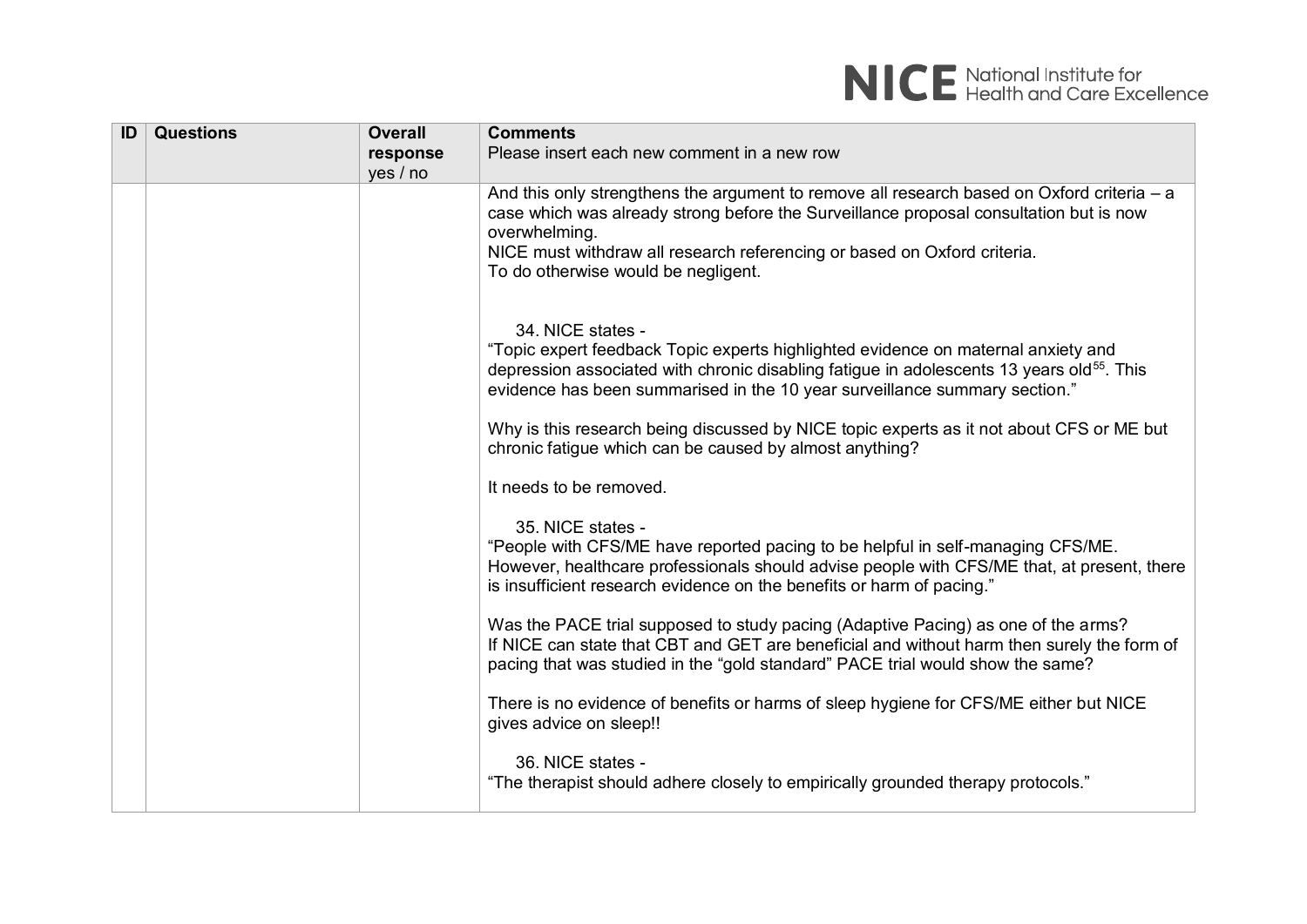

| ID | <b>Questions</b> | <b>Overall</b> | <b>Comments</b>                                                                                                                                                                                                                                                                                                                                                                                                                                                                                                     |
|----|------------------|----------------|---------------------------------------------------------------------------------------------------------------------------------------------------------------------------------------------------------------------------------------------------------------------------------------------------------------------------------------------------------------------------------------------------------------------------------------------------------------------------------------------------------------------|
|    |                  | response       | Please insert each new comment in a new row                                                                                                                                                                                                                                                                                                                                                                                                                                                                         |
|    |                  | yes / no       |                                                                                                                                                                                                                                                                                                                                                                                                                                                                                                                     |
|    |                  |                | Here again we need to point out that the often made remark that CBT is used in other<br>chronic illnesses such as heart disease, diabetes, cancer etc. but these are supportive CBT<br>therapies not the directive ones as in CFS/ME.                                                                                                                                                                                                                                                                               |
|    |                  |                | 37. Page 26<br>"Undertake an activity analysis to ensure that the person with CFS/ME is not in a 'boom and<br>bust' cycle before they increase the time spent in exercise."                                                                                                                                                                                                                                                                                                                                         |
|    |                  |                | There is no evidence that CFS/ME patients are "in boom and bust" cycles.                                                                                                                                                                                                                                                                                                                                                                                                                                            |
|    |                  |                | 38. Page 32<br>"Trials using Oxford criteria were eligible when developing NICE guideline CG53, and topic<br>experts had no concerns about the inclusion criteria of trials in CFS. It was also noted by<br>topic experts that there is no gold standard definition of chronic fatigue syndrome."<br>NICE guidelines require Post-Exertional Malaise (PEM) as a key symptom in CFS/ME yet it<br>accepts research using Oxford Criteria that do not require PEM as reliable evidence. How<br>can this be scientific? |
|    |                  |                | 39.<br>Pages 29 to 36 seem to accept evidence for CBT and GET uncritically. Instead of<br>going through the flaws of these reviews we would like to refer to a submission sent<br>to us by a supporter Graham McPhee.                                                                                                                                                                                                                                                                                               |
|    |                  |                | Graham has emphasised that any implication that CBT or GET are actually treatments for<br>CFS/ME causes real harm to a large number of patients, creating false expectations in<br>members of the medical profession, government bodies, employers or insurance<br>companies, badly affecting the way that they are treated.                                                                                                                                                                                        |
|    |                  |                | Here are Graham's points which we would like to put forward -                                                                                                                                                                                                                                                                                                                                                                                                                                                       |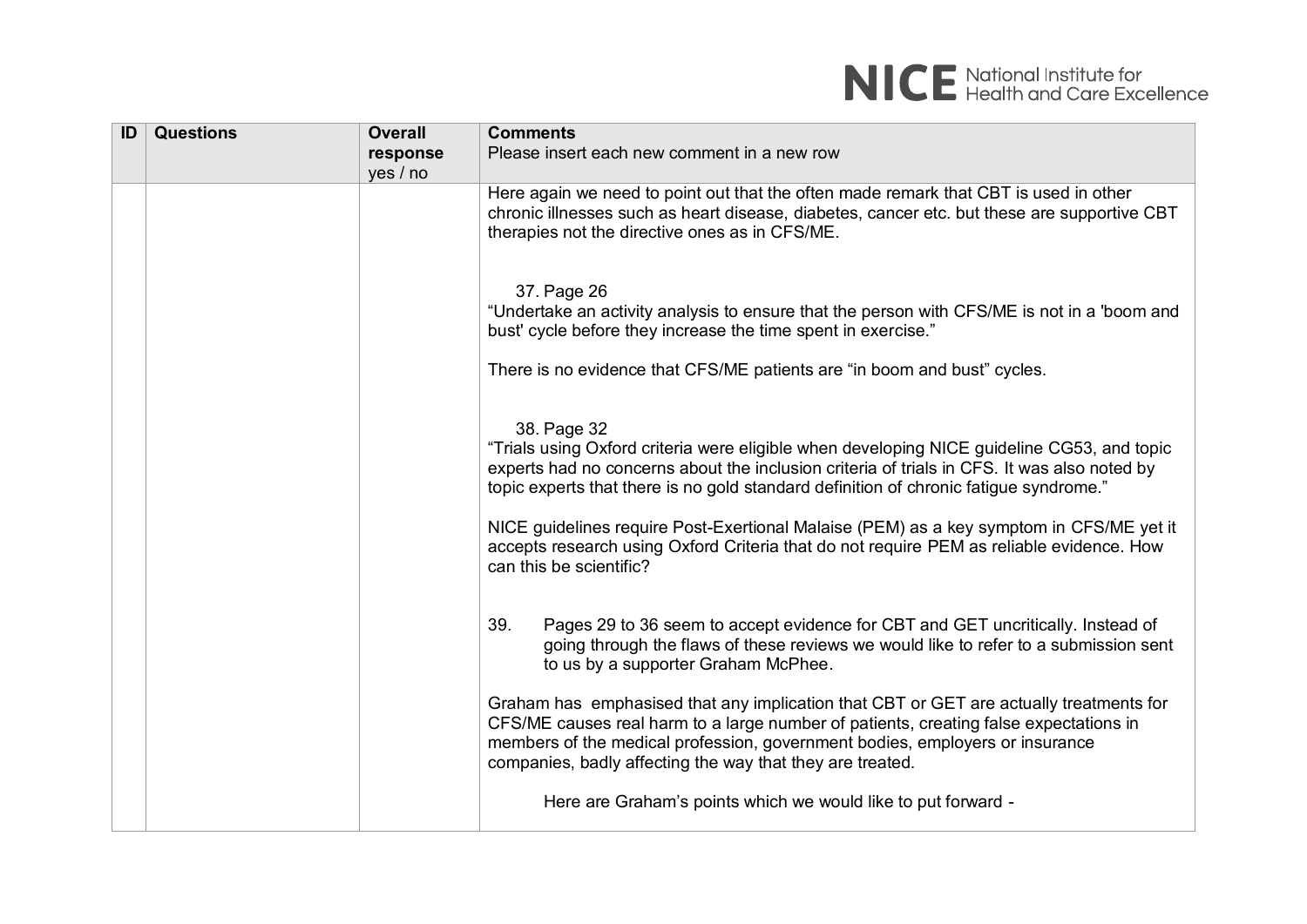| ID | <b>Questions</b> | <b>Overall</b> | <b>Comments</b>                                                                                                                                                                                                                                                                                                                                                                                                                                                                                                                                                                                                                                                                                                                                                                                                                                                                                                                                                                                                                                                                                                                                                                                                                                                                                                                                                                                                                                                                                                                                                                                                                  |
|----|------------------|----------------|----------------------------------------------------------------------------------------------------------------------------------------------------------------------------------------------------------------------------------------------------------------------------------------------------------------------------------------------------------------------------------------------------------------------------------------------------------------------------------------------------------------------------------------------------------------------------------------------------------------------------------------------------------------------------------------------------------------------------------------------------------------------------------------------------------------------------------------------------------------------------------------------------------------------------------------------------------------------------------------------------------------------------------------------------------------------------------------------------------------------------------------------------------------------------------------------------------------------------------------------------------------------------------------------------------------------------------------------------------------------------------------------------------------------------------------------------------------------------------------------------------------------------------------------------------------------------------------------------------------------------------|
|    |                  | response       | Please insert each new comment in a new row                                                                                                                                                                                                                                                                                                                                                                                                                                                                                                                                                                                                                                                                                                                                                                                                                                                                                                                                                                                                                                                                                                                                                                                                                                                                                                                                                                                                                                                                                                                                                                                      |
|    |                  | yes / no       |                                                                                                                                                                                                                                                                                                                                                                                                                                                                                                                                                                                                                                                                                                                                                                                                                                                                                                                                                                                                                                                                                                                                                                                                                                                                                                                                                                                                                                                                                                                                                                                                                                  |
|    |                  |                | You were written to in 2012 to draw your attention to an analysis of the PACE trial<br>on the use of Cognitive Behaviour Therapy etc. on CFS/ME. A small group of us<br>with scientific backgrounds had major concerns about the methodology, analysis<br>and conclusions of this trial, but you explained that your advice was based mainly<br>upon peer-reviewed studies rather than individual comments.<br>Due to the persistent difficulties in obtaining the data, it has taken a long time to be<br>able to produce such an analysis, but there are now a number of peer-reviewed<br>articles that clearly demonstrate the failure of CBT and GET to produce any<br>measurable improvement in the functioning of patients with CFS/ME.<br>'PACE-gate': when clinical trial evidence meets open data access<br>http://journals.sagepub.com/doi/full/10.1177/1359105316675213<br>PACE trial claims of recovery are not justified by the data<br>http://www.tandfonline.com/doi/pdf/10.1080/21641846.2017.1299358<br>• Can patients with CFS really recover<br>http://www.tandfonline.com/doi/abs/10.1080/21641846.2017.1259724?journalCode=rftg20<br>Do graded activity therapies cause harm in CFS<br>http://journals.sagepub.com/doi/full/10.1177/1359105317697323<br>• CBT and objective assessments in CFS<br>http://journals.sagepub.com/doi/abs/10.1177/1359105317707215<br>The existing inclusion of CBT as a possible treatment for CFS/ME continues to<br>cause great problems in the patient community due to the false expectations that<br>this engenders, amongst the medical profession, insurance companies, |
|    |                  |                | government agencies and employers.                                                                                                                                                                                                                                                                                                                                                                                                                                                                                                                                                                                                                                                                                                                                                                                                                                                                                                                                                                                                                                                                                                                                                                                                                                                                                                                                                                                                                                                                                                                                                                                               |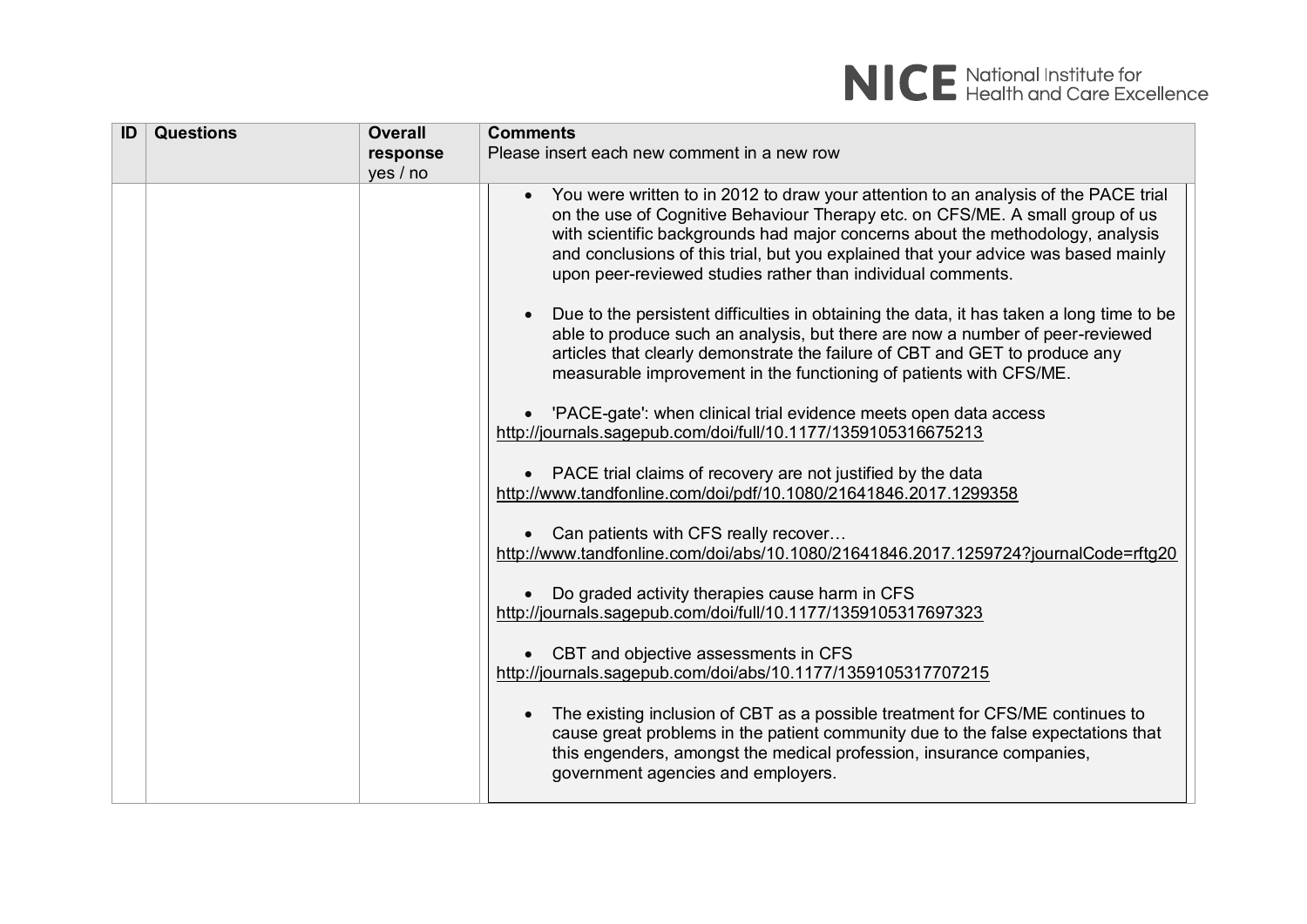| ID | <b>Questions</b> | <b>Overall</b> | <b>Comments</b>                                                                                                                                                                                                                                                                                                                                                                                                                                                                                                                                                                                                                                                                                                                                                                                                                                                                                                                                                                                                                                                                                                                                                                                                                                                                                                                                                                                                                                                                                                                                                                                                                                                                                                                           |
|----|------------------|----------------|-------------------------------------------------------------------------------------------------------------------------------------------------------------------------------------------------------------------------------------------------------------------------------------------------------------------------------------------------------------------------------------------------------------------------------------------------------------------------------------------------------------------------------------------------------------------------------------------------------------------------------------------------------------------------------------------------------------------------------------------------------------------------------------------------------------------------------------------------------------------------------------------------------------------------------------------------------------------------------------------------------------------------------------------------------------------------------------------------------------------------------------------------------------------------------------------------------------------------------------------------------------------------------------------------------------------------------------------------------------------------------------------------------------------------------------------------------------------------------------------------------------------------------------------------------------------------------------------------------------------------------------------------------------------------------------------------------------------------------------------|
|    |                  | response       | Please insert each new comment in a new row                                                                                                                                                                                                                                                                                                                                                                                                                                                                                                                                                                                                                                                                                                                                                                                                                                                                                                                                                                                                                                                                                                                                                                                                                                                                                                                                                                                                                                                                                                                                                                                                                                                                                               |
|    |                  | yes / no       |                                                                                                                                                                                                                                                                                                                                                                                                                                                                                                                                                                                                                                                                                                                                                                                                                                                                                                                                                                                                                                                                                                                                                                                                                                                                                                                                                                                                                                                                                                                                                                                                                                                                                                                                           |
|    |                  |                | The situation is utterly different from the way in which CBT is considered as<br>possibly helping some patients to cope with conditions such as heart disease: the<br>difference between being considered an effective treatment and being offered as<br>support for a condition is of major importance in the real world.<br>As for GET, it is clear that the risks of this approach causing harm is far too great.<br>$\bullet$<br>The evidence to suggest it is safe is far too weak, and the results from large-scale<br>surveys of patients clearly indicate major concerns.<br>As a mathematician who has studied both statistics and experimental psychology,<br>$\bullet$<br>I find it astounding that NICE continues to put forward CBT and GET as potential<br>treatments for CFS/ME on the basis of studies which would be decried were they<br>to support acupuncture or homeopathy:<br>a reliance on subjective responses to unblinded treatment would never be<br>tolerated in alternative medicine - how can they retain any respect here?<br>You finally have some peer-reviewed evidence showing that these therapies are<br>$\bullet$<br>neither curative nor treatments for CFS/ME: is it not time that your advice reflected<br>that position?<br>40.<br>The CBT prescribed by NICE for CFS/ME is not the same supportive CBT as for<br>other chronic illnesses. CBT developed for CFS/ME is based on the premise that<br>CFS/ME is perpetuated by wrong illness beliefs inactivity and fear avoidance leading<br>to deconditioning. CBT for CFS/ME encourages patients to ignore their symptoms<br>and keep on going even if they have set backs. This sort of CBT is not prescribed for<br>other chronic illnesses. |
|    |                  |                |                                                                                                                                                                                                                                                                                                                                                                                                                                                                                                                                                                                                                                                                                                                                                                                                                                                                                                                                                                                                                                                                                                                                                                                                                                                                                                                                                                                                                                                                                                                                                                                                                                                                                                                                           |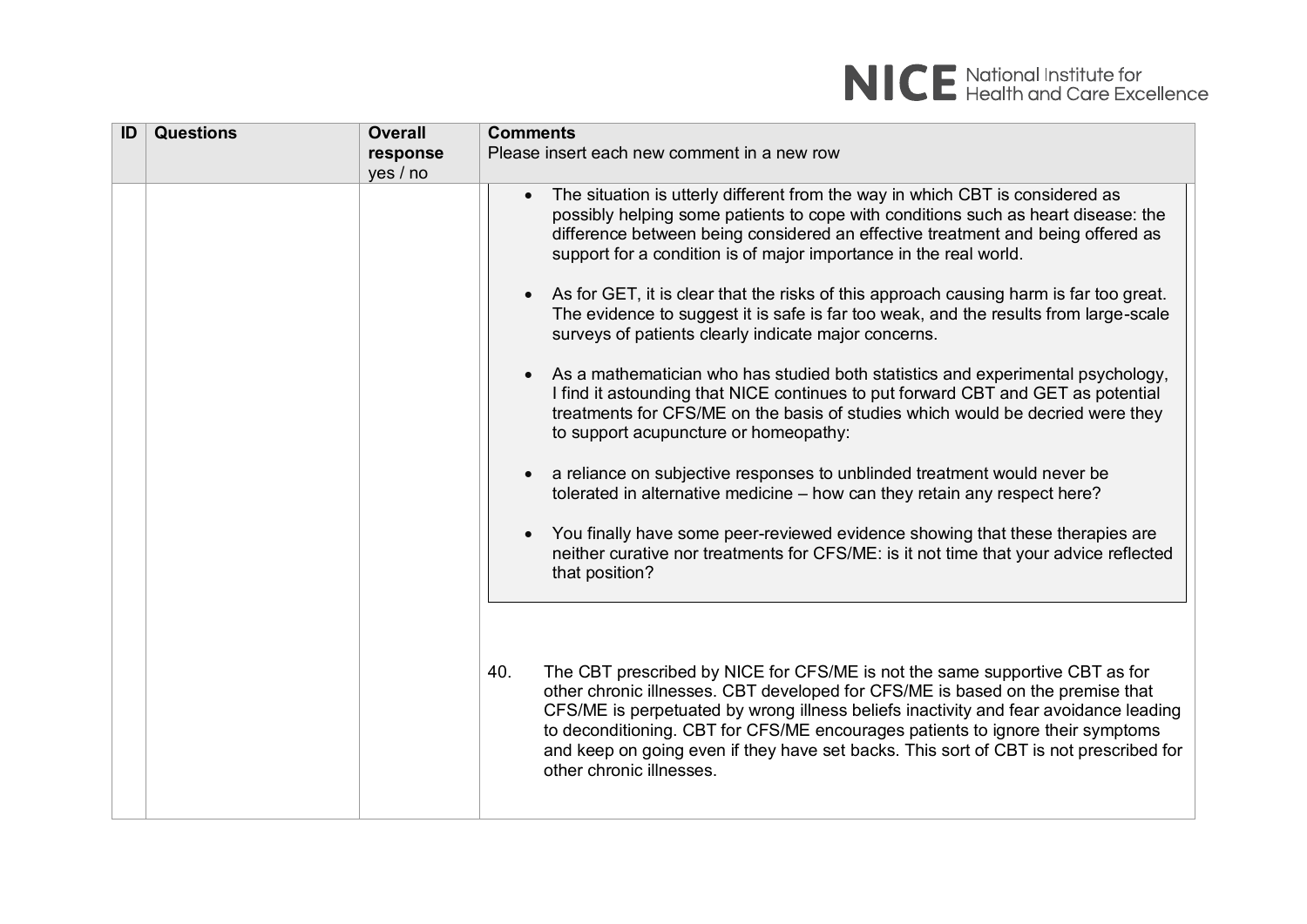

| ID | <b>Questions</b> | <b>Overall</b> | <b>Comments</b>                                                                                                                                                                                                                      |
|----|------------------|----------------|--------------------------------------------------------------------------------------------------------------------------------------------------------------------------------------------------------------------------------------|
|    |                  | response       | Please insert each new comment in a new row                                                                                                                                                                                          |
|    |                  | yes / no       |                                                                                                                                                                                                                                      |
|    |                  |                | 41.<br>NICE states -<br>"Topic experts highlighted the qualitative study on the SMILE trial which reports on the<br>experience of service users (patients and parents/carers) for children with CFS/ME."                             |
|    |                  |                | This study has never been published so why does NICE even mention this?<br>Another flaw in the NICE Surveillance proposal consultation.                                                                                              |
|    |                  |                | Lightning Process practitioners have been reported to the Advertising Standards Agency<br>several times. An unregulated, unaccountable pyramid business has no place in treatment<br>of people with ME.                              |
|    |                  |                | It was unethical to expose children to this in a study in the first place.                                                                                                                                                           |
|    |                  |                | Including this is a shameful act by NICE and their so-called "Topic Experts" – and brings yet<br>again into doubt the make-up of these NICE selected persons who are controlling the future<br>of people with ME in the UK.          |
|    |                  |                | 42.<br>Nice states<br>"It was considered appropriate to wait for more evidence before adding a definition of<br>recovery to the guideline."                                                                                          |
|    |                  |                | We find this statement astonishing as the current NICE guideline states "Most people with<br>CFS/ME will improve over time and some people will recover and be able to resume work<br>and normal activities."                        |
|    |                  |                | More appalling statements by NICE.                                                                                                                                                                                                   |
|    |                  |                | 43.<br>NICE state $-$<br>What is the prevalence and incidence of CFS/ME in different<br>In $RR - 03$<br>populations?<br>No new evidence relevant to the research recommendation was found and no ongoing<br>studies were identified. |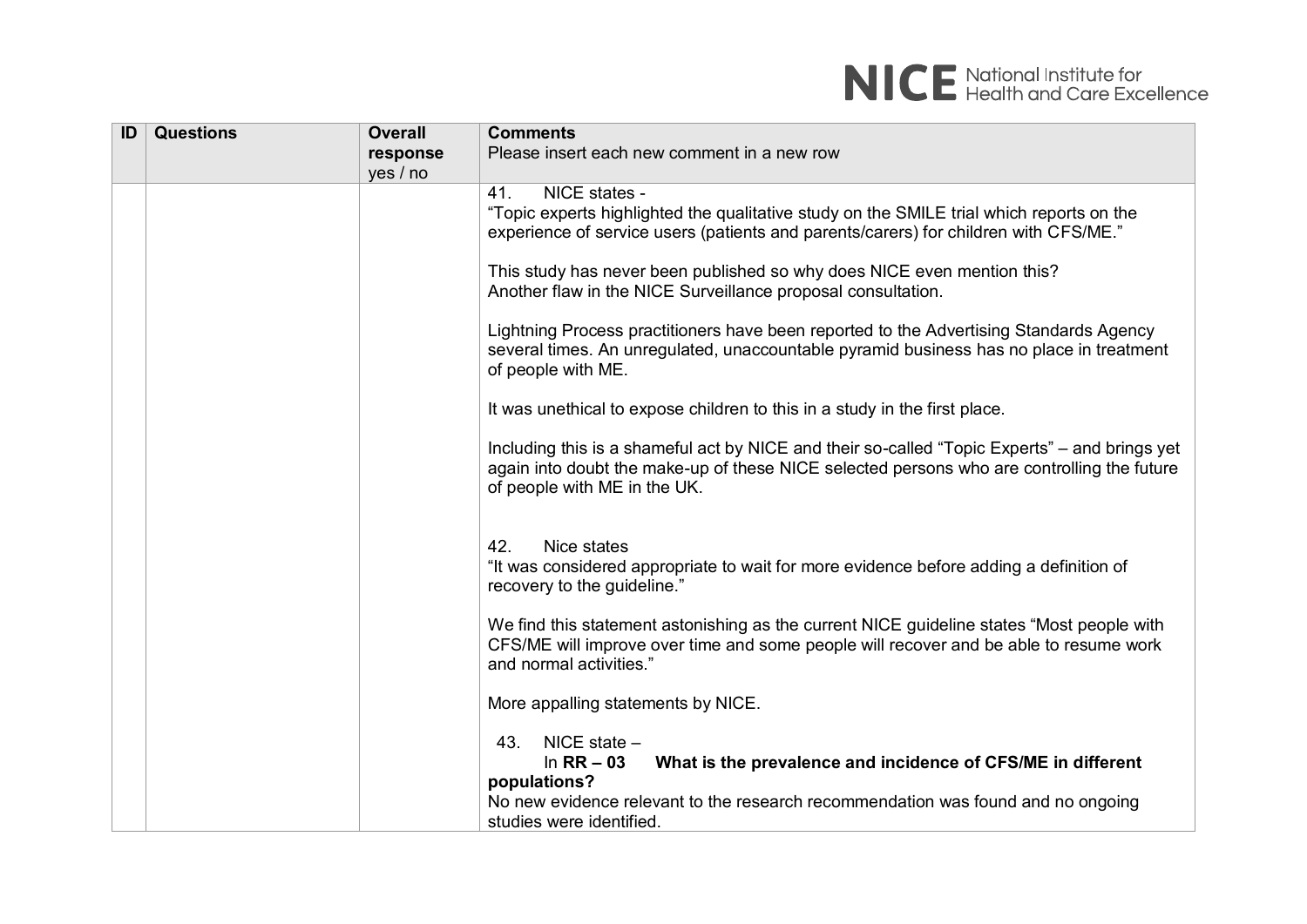| ID | <b>Questions</b> | <b>Overall</b> | <b>Comments</b>                                                                                                                                                                                                                                                                                                                                                                                                                                                                                                                                                                                                                                                                                                                                                                                                                                                                                                                                                                                                                                                                                                                                                                                                                                                        |
|----|------------------|----------------|------------------------------------------------------------------------------------------------------------------------------------------------------------------------------------------------------------------------------------------------------------------------------------------------------------------------------------------------------------------------------------------------------------------------------------------------------------------------------------------------------------------------------------------------------------------------------------------------------------------------------------------------------------------------------------------------------------------------------------------------------------------------------------------------------------------------------------------------------------------------------------------------------------------------------------------------------------------------------------------------------------------------------------------------------------------------------------------------------------------------------------------------------------------------------------------------------------------------------------------------------------------------|
|    |                  | response       | Please insert each new comment in a new row                                                                                                                                                                                                                                                                                                                                                                                                                                                                                                                                                                                                                                                                                                                                                                                                                                                                                                                                                                                                                                                                                                                                                                                                                            |
|    |                  | yes / no       |                                                                                                                                                                                                                                                                                                                                                                                                                                                                                                                                                                                                                                                                                                                                                                                                                                                                                                                                                                                                                                                                                                                                                                                                                                                                        |
|    |                  |                | The Deputy Chief Medical Officer of England admitted that the CMO does not know the<br>prevalence of ME in UK and that no figures are kept. See http://www.investinme.org/IIME-<br>Newslet-1701-01.shtml<br>Therefore, this decision is incorrect as no prevalence and incidence figures exist.<br>It surely also show another failing in NICE as we are nowhere nearer to understanding the<br>scale of the problem. The NICE guidelines have done nothing to help in this area.<br>44. There are serious implications for children implicit in the document.<br>It is interesting that NICE document in their surveillance-review-proposal a link to How<br>effective is FITNET-NHS for children and young adults with CFS/ME?<br>NICE gives prominence to FITNET, an un-blinded trial that does not even require NICE<br>criteria (post-exertional malaise optional unlike NICE), yet makes no mention of the<br>Norwegian Phase III multicentre double blinded, placebo controlled rituximab trial that is<br>going to be published in 2018.<br>The FITNET trial appears to be on chronic fatigue not ME (or CFS/ME).<br>FITNET is a study already ridiculed by patient groups. It indicates already to us that NICE<br>exhibits bias toward a BPS approach to ME. |
|    |                  |                | 45.<br>At a meeting organised by Invest in ME with Dr Martin McShane, Director of Domain<br>Two, NHS Commissioning Board, was presented with evidence of families of ME<br>patients being prosecuted due to their children having ME and the healthcare staff<br>dealing with the cases not understanding the disease process sufficiently. This is far<br>from uncommon.<br>Dr McShane stated that he understood the family's anger and said he would feel exactly the<br>same if he was in their situation. He expressed his apologies and acknowledged the need to<br>balance the system to ensure that situations such as this would not occur and that a major<br>task was to alleviate stress for patient and carer.<br>He said he heard what the parents were saying.                                                                                                                                                                                                                                                                                                                                                                                                                                                                                           |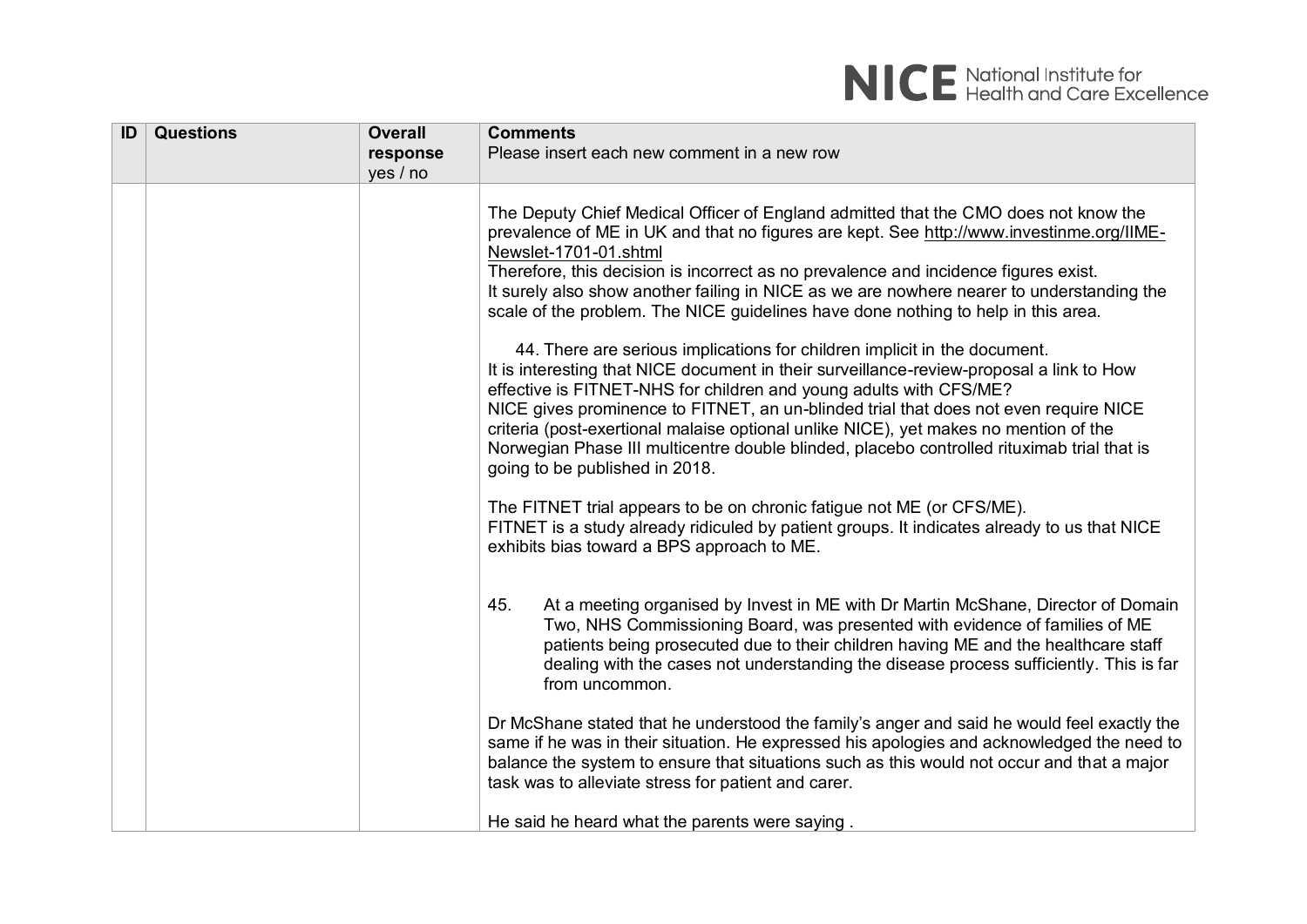| ID | <b>Questions</b> | <b>Overall</b> | <b>Comments</b>                                                                                                                                                                                                                                                                                                                                                                                                                     |
|----|------------------|----------------|-------------------------------------------------------------------------------------------------------------------------------------------------------------------------------------------------------------------------------------------------------------------------------------------------------------------------------------------------------------------------------------------------------------------------------------|
|    |                  | response       | Please insert each new comment in a new row                                                                                                                                                                                                                                                                                                                                                                                         |
|    |                  | yes / no       |                                                                                                                                                                                                                                                                                                                                                                                                                                     |
|    |                  |                | This means that the NICE guidelines have failed as the guidelines still allow this intolerable<br>situation to occur. We need to address the major flaw in the NICE guidelines – namely its<br>bias toward promoting a predetermined one-size fits all approach to ME by continually<br>highlighting CBT and GET therapies despite widespread derision from ME patients. 5]<br>http://www.investinme.org/IIME-Newslet-1303-04.shtml |
|    |                  |                | This was in March 2013 - many years after the NICE guidelines were created and with<br>ample chance for the NICE guidelines to have "worked" if there was seen to be any use for<br>them.                                                                                                                                                                                                                                           |
|    |                  |                | This clearly demonstrates that the NICE guidelines have failed as the guidelines still allow<br>this intolerable situation to occur.<br>We need to address the major flaw in the NICE guidelines - namely its bias toward<br>promoting a predetermined one-size fits all approach to ME by continually highlighting CBT<br>and GET therapies despite widespread derision from ME patients.                                          |
|    |                  |                | The PACE trial as well as any of the other CBT/GET trials for CFS/ME are unblinded<br>46.<br>with subjective outcomes making them worthless. NICE would not accept drugs on<br>that kind of evidence.                                                                                                                                                                                                                               |
|    |                  |                | As NICE seem so fond of merely reading abstracts then we would like to use the<br>47.<br>following abstract from Emeritus Professor Jonathan Edwards of UCL to point out the<br>inadequacies of the PACE Trial in this paper, one that your "Topic Experts" so<br>conveniently ignored -                                                                                                                                            |
|    |                  |                | PACE team response shows a disregard for the principles of science<br>http://journals.sagepub.com/doi/full/10.1177/1359105317700886<br>"The PACE trial of cognitive behavioural therapy and graded exercise therapy for chronic<br>fatique syndrome/myalgic encephalomyelitis has raised serious questions about research                                                                                                           |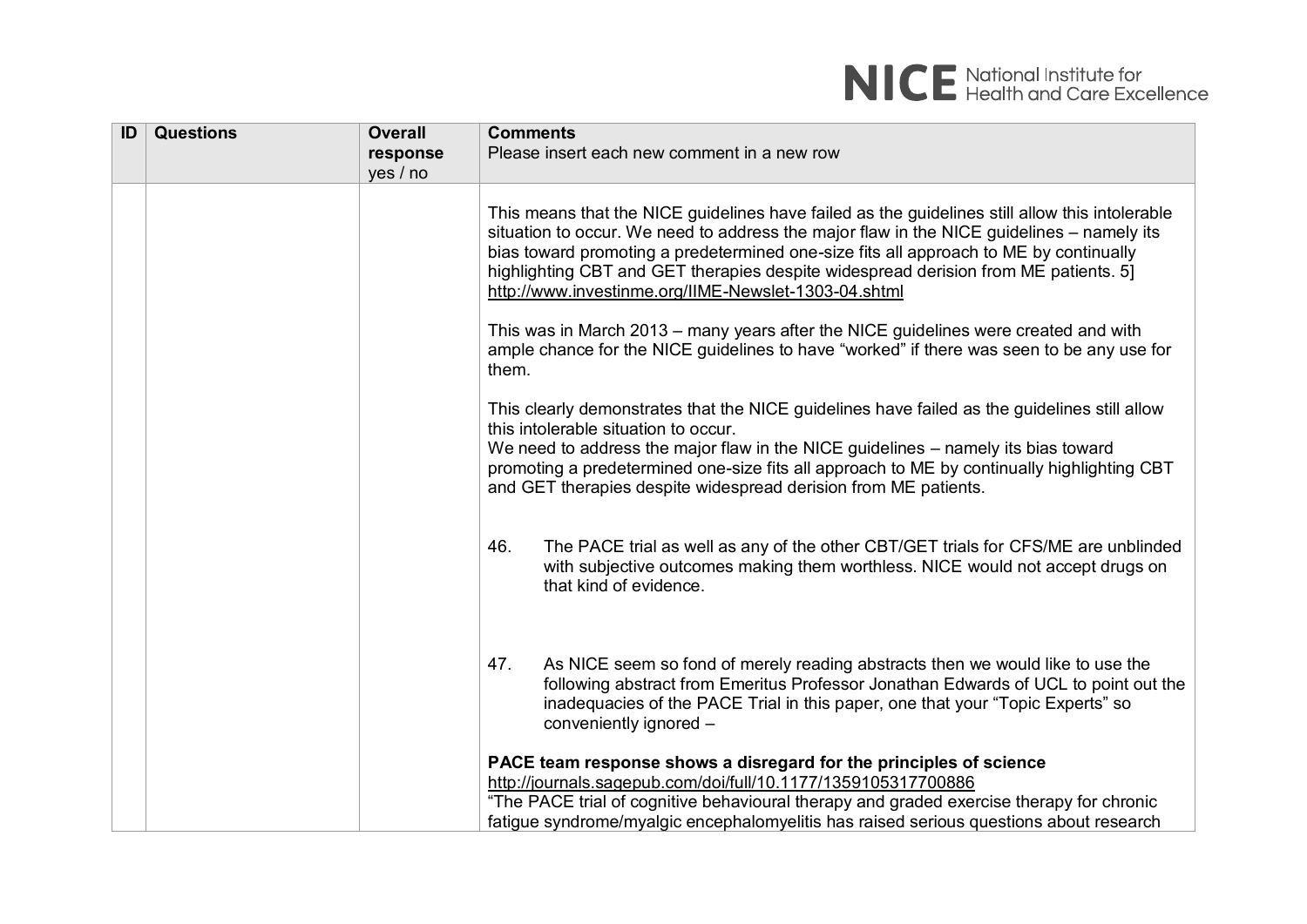

| ID | <b>Questions</b> | <b>Overall</b> | <b>Comments</b>                                                                                                                                                                                                                                                                                                                                                                                                                                                                                                                                                                                                                                                                                                                                                                                                                                                                                                                                                                     |
|----|------------------|----------------|-------------------------------------------------------------------------------------------------------------------------------------------------------------------------------------------------------------------------------------------------------------------------------------------------------------------------------------------------------------------------------------------------------------------------------------------------------------------------------------------------------------------------------------------------------------------------------------------------------------------------------------------------------------------------------------------------------------------------------------------------------------------------------------------------------------------------------------------------------------------------------------------------------------------------------------------------------------------------------------|
|    |                  | response       | Please insert each new comment in a new row                                                                                                                                                                                                                                                                                                                                                                                                                                                                                                                                                                                                                                                                                                                                                                                                                                                                                                                                         |
|    |                  | yes / no       |                                                                                                                                                                                                                                                                                                                                                                                                                                                                                                                                                                                                                                                                                                                                                                                                                                                                                                                                                                                     |
|    |                  |                | methodology. An editorial article by Geraghty gives a fair account of the problems involved,<br>if anything understating the case. The response by White et al. fails to address the key<br>design flaw, of an unblinded study with subjective outcome measures, apparently<br>demonstrating a lack of understanding of basic trial design requirements. The failure of the<br>academic community to recognise the weakness of trials of this type suggests that a major<br>overhaul of quality control is needed."                                                                                                                                                                                                                                                                                                                                                                                                                                                                 |
|    |                  |                | The paper concludes $-$                                                                                                                                                                                                                                                                                                                                                                                                                                                                                                                                                                                                                                                                                                                                                                                                                                                                                                                                                             |
|    |                  |                | "White et al. (PACE PI) conclude that they stand firmly by the findings of the PACE trial,<br>presumably because of their inability to understand its basic flaws. As has been suggested<br>by others, the flaws are so egregious that it would serve well in an undergraduate textbook<br>as an object lesson in how not to design a trial. Its flaws may have only been widely<br>appreciated recently simply because those involved in trial design in other disciplines were<br>unaware of its existence. Now that they are aware, there appears to be near unanimity. The<br>patients have been aware of the problems for several years, and all credit to them for their<br>detailed analyses. In my experience, most of the people with a deep understanding of the<br>scientific questions associated with CFS/ME are patients or carers. To suggest that when<br>these people voice their opinions they are doing a disservice to their peers seems to me<br>inexcusable." |
|    |                  |                | 48. In 2013, at the $8th$ Invest in ME Research International ME Conference, Dr Clare<br>Gerada (chair of Royal College of GPs) stated that GPs knew very little about ME.<br>This was six years after the NICE guidelines were published, proving that the NICE<br>guidelines had not been useful and doctors were still uninformed about this disease.                                                                                                                                                                                                                                                                                                                                                                                                                                                                                                                                                                                                                            |
|    |                  |                | Therefore, to leave the current outdated and unusable NICE guidelines for ME for another<br>period, just sitting on the shelf with no updates reflecting the current poor education<br>regarding ME and without any knowledge of the biomedical research performed/about to be<br>performed, would effectively mean that no clinical guidelines for ME will have been reviewed<br>for 15 years.<br>That is unacceptable                                                                                                                                                                                                                                                                                                                                                                                                                                                                                                                                                             |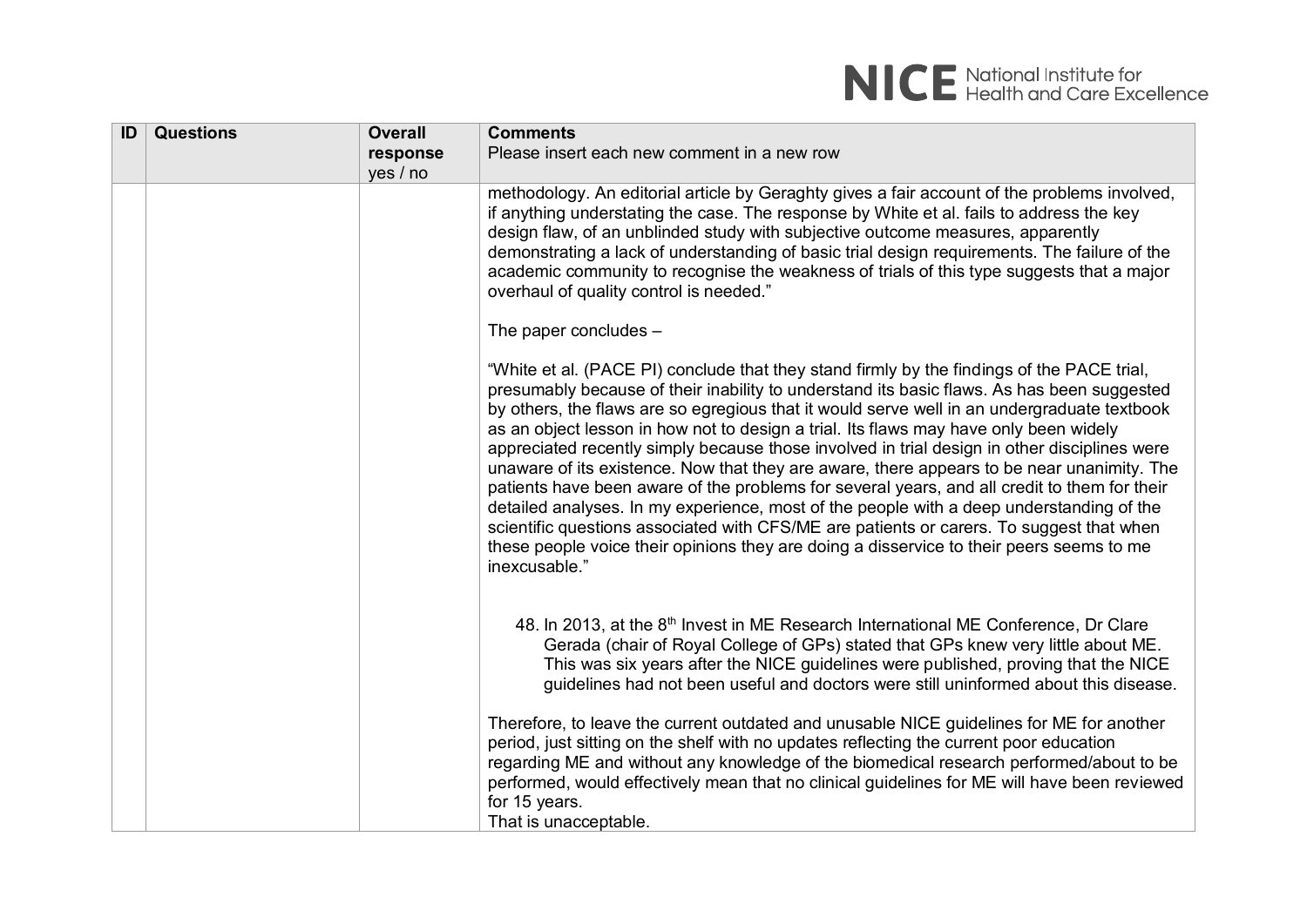| ID             | <b>Questions</b>                                                                      | <b>Overall</b><br>response | <b>Comments</b><br>Please insert each new comment in a new row                                                                                                                                                                                                                                                                                       |
|----------------|---------------------------------------------------------------------------------------|----------------------------|------------------------------------------------------------------------------------------------------------------------------------------------------------------------------------------------------------------------------------------------------------------------------------------------------------------------------------------------------|
|                |                                                                                       | yes / no                   | This would show not only contempt for the patients and families suffering from the effects of<br>this disease – it would also show gross incompetence and negligence by NICE.                                                                                                                                                                        |
|                |                                                                                       |                            | Patients are currently being misdiagnosed, mistreated and healthcare staff are being mis-<br>informed and the current unsatisfactory status cannot be left for another generation.                                                                                                                                                                   |
|                |                                                                                       |                            | GPs are left in a situation where their patients have rejected NICE, they do not understand<br>enough about the disease, they are not familiar with the real effects and consequences of<br>ME or of the possible research producing data.                                                                                                           |
|                |                                                                                       |                            | The PACE trial demonstrably proved that CBT and GET (the primary treatment<br>49.<br>recommendations of the NICE guidelines) do not work.<br>Many articles have proven the PACE Trial to show that CBT and GET do not benefit ME<br>patients and do not back up the original NICE guidelines' recommendations.                                       |
|                |                                                                                       |                            | NICE guidelines should be updated to reflect recent evidence that the recommended<br>therapies in the existing guidelines (CBT and GET) do not lead to objective improvements in<br>physical activity -                                                                                                                                              |
|                |                                                                                       |                            | or they should be rewritten in the next couple of years as more biomedical research<br>evidence is likely to be published - but certainly not based on FITNET and PACE.                                                                                                                                                                              |
| $\overline{2}$ | Do you agree with the<br>proposal to remove the<br>guideline from the static<br>list? | <b>YES</b>                 | 1 <sub>1</sub><br>Yes.<br>But not because of the dubious and cynical reasons given by NICE.<br>It is good that the guideline will be off the static list but the reasons stated make it even<br>clearer that the guidelines probably need a complete rewrite that exclude research based on<br>Oxford Criteria and all references to the PACE Trial. |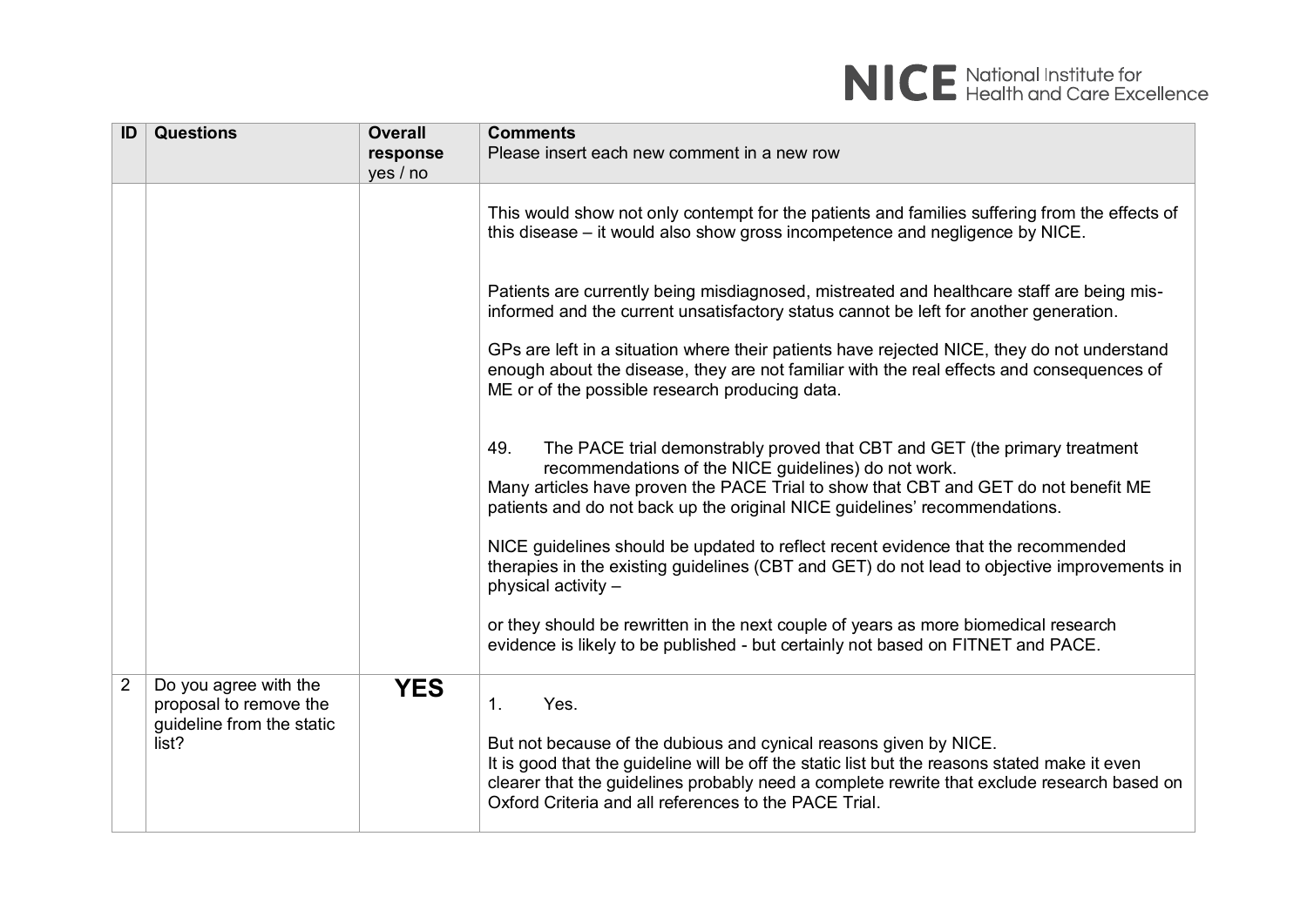

| ID | <b>Questions</b>                                                  | <b>Overall</b> | <b>Comments</b>                                                                                                                                                                                                                                                                                                                         |
|----|-------------------------------------------------------------------|----------------|-----------------------------------------------------------------------------------------------------------------------------------------------------------------------------------------------------------------------------------------------------------------------------------------------------------------------------------------|
|    |                                                                   | response       | Please insert each new comment in a new row                                                                                                                                                                                                                                                                                             |
|    |                                                                   | yes / no       |                                                                                                                                                                                                                                                                                                                                         |
|    |                                                                   |                | 2.<br>You have used two reasons for taking it off the static list.                                                                                                                                                                                                                                                                      |
|    |                                                                   |                | One is PACE – something you forever claim never influenced the original guidelines but now<br>say it does - despite all of the unbiased and informed academic world documenting the<br>flaws in that study and recommending that it should be dismissed completely.                                                                     |
|    |                                                                   |                | The other is FITNET – another contrived establishment set up to produce policy-based<br>evidence which has not real use in the real world.                                                                                                                                                                                              |
|    |                                                                   |                | Yet NICE quite blatantly – and negligently – avoid mentioning the Phase III multi-centre,<br>placebo controlled rituximab trial in Norway.                                                                                                                                                                                              |
|    |                                                                   |                | The reason NICE have made the Surveillance proposal consultation is to avoid<br>3.<br>having to examine the results of a possibly positive rituximab trial. In your world where you<br>try to avoid doing anything it will be quite convenient to keep this away from being reviewed<br>for another five years so that nothing happens. |
|    |                                                                   |                | If this is true it shows that NICE is a very suspect organisation that needs to be investigated.<br>This means the CEO and the whole board are culpable and it should be the objective of<br>every ME organisation to make NICE accountable.                                                                                            |
| 3  | Do you have any                                                   | <b>YES</b>     | <b>Taxonomy</b>                                                                                                                                                                                                                                                                                                                         |
|    | comments on areas<br>excluded from the scope<br>of the guideline? |                | We pointed this out when we reviewed the original NICE guidelines, and in the 2010<br>response to the consultation process.<br>NICE have not listened or taken any action and continue to maintain and perpetuate the<br>terminological mess around ME.                                                                                 |
|    |                                                                   |                | The name is myalgic encephalomyelitis – not encephalopathy.                                                                                                                                                                                                                                                                             |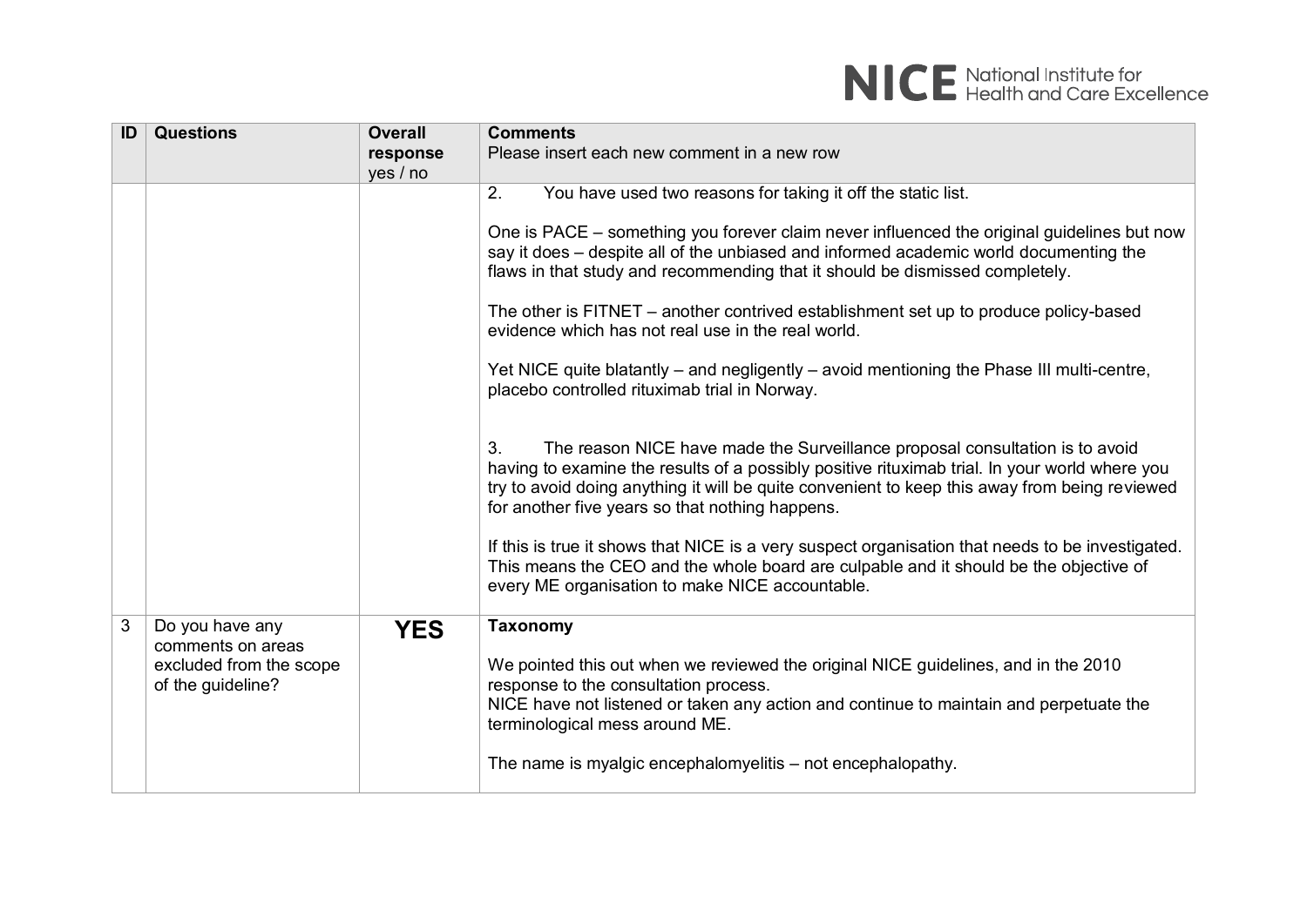

| ID | <b>Questions</b> | <b>Overall</b> | <b>Comments</b>                                                                                                                                                                                                                                                                                                                                                                                                                                                      |
|----|------------------|----------------|----------------------------------------------------------------------------------------------------------------------------------------------------------------------------------------------------------------------------------------------------------------------------------------------------------------------------------------------------------------------------------------------------------------------------------------------------------------------|
|    |                  | response       | Please insert each new comment in a new row                                                                                                                                                                                                                                                                                                                                                                                                                          |
|    |                  | yes / no       |                                                                                                                                                                                                                                                                                                                                                                                                                                                                      |
|    |                  |                | As we noted in our response to the NICE guidelines the terminology may be crucial in<br>dealing with ME, especially as GPs, paediatricians, other healthcare personnel and the<br>media use different terms.                                                                                                                                                                                                                                                         |
|    |                  |                | Dr. B. Saraceno of the WHO clarified the classification in writing on October 16, 2001 -<br>"Post-viral fatigue syndrome remains under the diseases of nervous system as G93.3.<br>Benign myalgic encephalomyelitis is included within this category."<br>Benign myalgic encephalomyelitis (ME) and post viral fatigue syndrome (PVFS) are<br>classified under WHO classification ICD 10 G93.3 and chronic fatigue syndrome (CFS) is<br>listed in the tabular index. |
|    |                  |                | We would prefer to use the term ME for the illness but also recognise that ME/CFS is used<br>widely, as in the Canadian Consensus Criteria. CFS/ME is used in the NICE documents.                                                                                                                                                                                                                                                                                    |
|    |                  |                | The UK government supports this definition of ME as a neurological illness and therefore<br>subscribes and endorses the name of myalgic encephalomyelitis.<br>Myalgic encephalomyelitis must be used by NICE to describe ME.                                                                                                                                                                                                                                         |
|    |                  |                | The original NICE standards on terminology were extremely poor and unprofessional and<br>this continues.                                                                                                                                                                                                                                                                                                                                                             |
|    |                  |                | It is a cynical move to attempt to try to make ME into something far more nebulous.                                                                                                                                                                                                                                                                                                                                                                                  |
|    |                  |                | As we have stated CBT and GET must be dropped as recommendations for treatment of<br>ME.                                                                                                                                                                                                                                                                                                                                                                             |
|    |                  |                | The NHS is currently wasting a huge amount of funds in giving these failed therapies to ME<br>patients which are either useless, or deleterious to the health of ME patients.<br>More importantly these therapies are rejected by patients and, at a time where the NHS<br>needs all the funding it can get, there is no sense in wasting resources or funds like this.                                                                                              |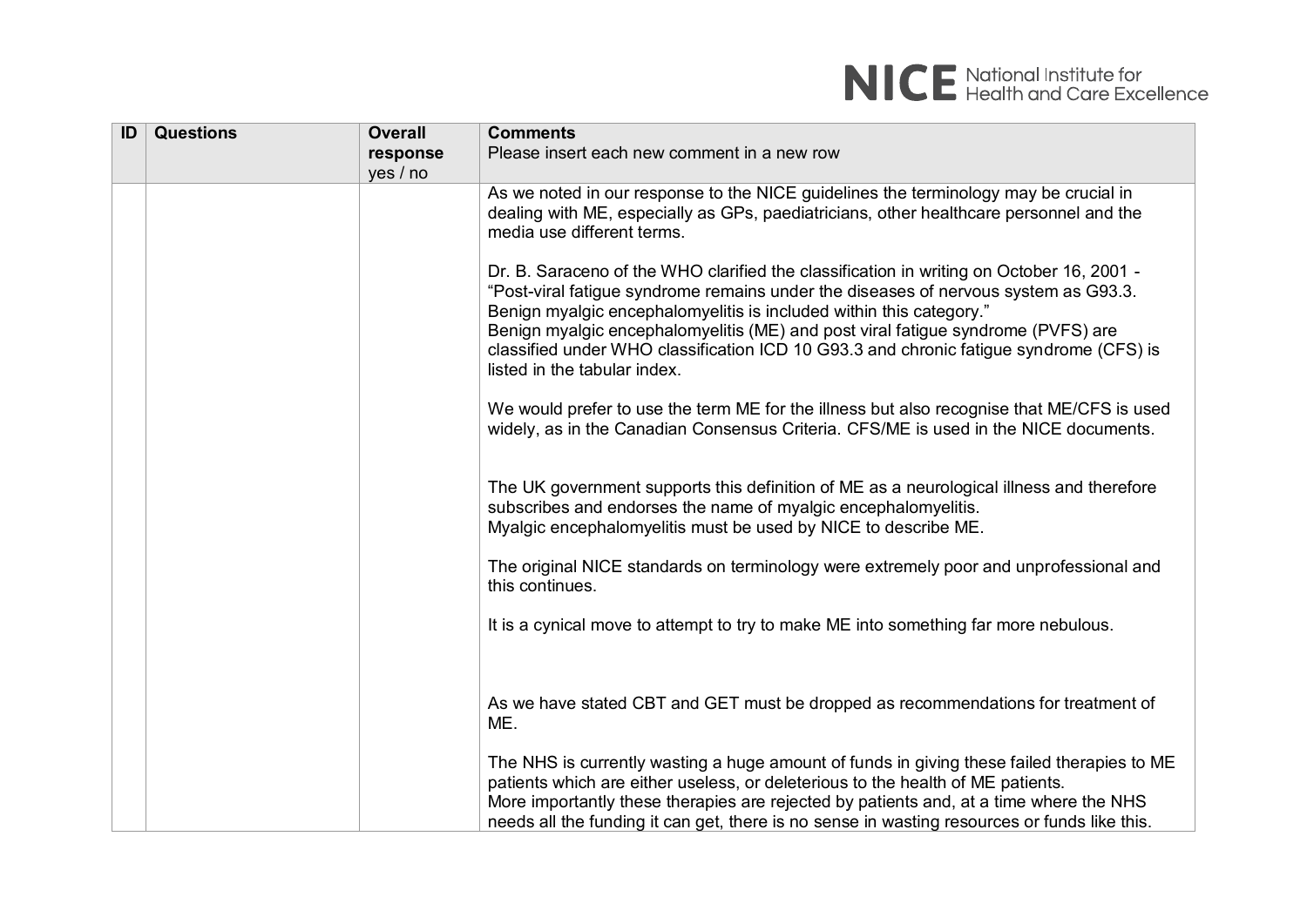

| ID | <b>Questions</b> | <b>Overall</b> | <b>Comments</b>                                                                                                                                                                                                                                                          |
|----|------------------|----------------|--------------------------------------------------------------------------------------------------------------------------------------------------------------------------------------------------------------------------------------------------------------------------|
|    |                  | response       | Please insert each new comment in a new row                                                                                                                                                                                                                              |
|    |                  | yes / no       |                                                                                                                                                                                                                                                                          |
|    |                  |                | We need to do things differently.<br>NICE's remit - "Our aim is to drive and enable excellence across the health and social care<br>system"<br>What does NICE plan for the future?                                                                                       |
|    |                  |                | Patients are already against the existing NICE guidelines and demand change – is your<br>proposal to leave it in such an unsatisfactory state of affairs - with misinformed healthcare<br>staff pitted against patients?                                                 |
|    |                  |                | It is not helpful to include yet more flawed research using broad criteria.                                                                                                                                                                                              |
|    |                  |                | Of course, this all keeps people occupied – another delaying tactic of government agencies.                                                                                                                                                                              |
|    |                  |                | On the NICE website it is stated that NICE guidelines help health and social care<br>professionals to:<br>1.<br>prevent ill health                                                                                                                                       |
|    |                  |                | 2.<br>promote and protect good health                                                                                                                                                                                                                                    |
|    |                  |                | 3.<br>improve the quality of care and services                                                                                                                                                                                                                           |
|    |                  |                | adapt and provide health and social care services.<br>4.                                                                                                                                                                                                                 |
|    |                  |                | These guidelines and the predetermined NICE decision not to review them mean that, for<br>ME patients, none of these are met.                                                                                                                                            |
|    |                  |                | NICE will now be guilty of maintaining ill health, is responsible for not promoting and<br>protecting good health, is doing nothing to improve the quality of care and services, and is in<br>no way adapting or providing health and social care services.              |
|    |                  |                | The NICE board and CEO are complicit in this and any harm done to ME patients by<br>continuing to promote CBT and GET as therapies for ME will necessitate that the NICE<br>board should be made accountable, especially as NICE have been forewarned of the<br>dangers. |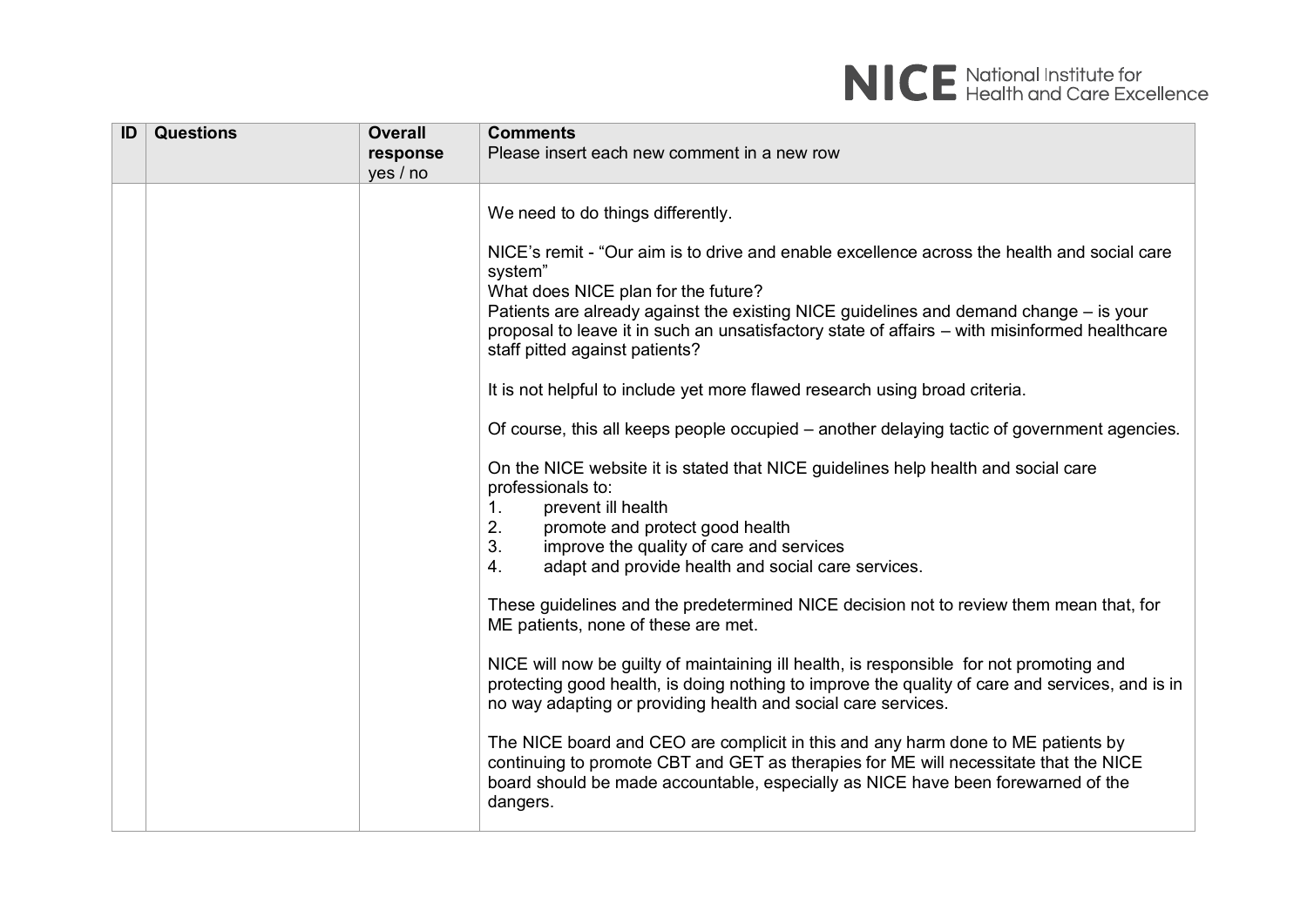

| ID | <b>Questions</b>                                     | <b>Overall</b> | <b>Comments</b>                                                                                                                                                                                                                                                                                                                                                           |
|----|------------------------------------------------------|----------------|---------------------------------------------------------------------------------------------------------------------------------------------------------------------------------------------------------------------------------------------------------------------------------------------------------------------------------------------------------------------------|
|    |                                                      | response       | Please insert each new comment in a new row                                                                                                                                                                                                                                                                                                                               |
|    |                                                      | yes / no       |                                                                                                                                                                                                                                                                                                                                                                           |
|    |                                                      |                | The USA IOM report conducted a full literature review for its report in 2015. Yet NICE did not<br>see fit to build upon that and use it.                                                                                                                                                                                                                                  |
|    |                                                      |                | Instead it used its own selected, unidentified "Topic Experts" to cherry-pick research<br>abstracts to satisfy an agenda to bias the ME guidelines.                                                                                                                                                                                                                       |
|    |                                                      |                | To leave the current outdated and unusable NICE guidelines for ME for a number of years<br>with no updates reflecting the current poor education regarding ME and without any<br>knowledge of the biomedical research performed/about to be performed, would effectively<br>mean that no clinical guidelines for ME will have been brought up to date for up to 17 years. |
|    |                                                      |                | That would be unacceptable.                                                                                                                                                                                                                                                                                                                                               |
| 4  | Do you have any<br>comments on equalities<br>issues? | <b>YES</b>     | By ignoring the recent IOM, NIH, AHRQ and CDC decisions to remove CBT and<br>1.<br>GET from their recommendations and stipulate that the Oxford criteria and research using<br>those criteria need to be abandoned then NICE are negligent.                                                                                                                               |
|    |                                                      |                | Healthcare staff in this country will not be aware of the mounting evidence accumulated by<br>the US organisations or their decisions if NICE ignore this recent evidence.<br>This will therefore harm patients.                                                                                                                                                          |
|    |                                                      |                | 2.<br>NICE has not given adequate time for a charity such as Invest in ME Research to<br>respond.                                                                                                                                                                                                                                                                         |
|    |                                                      |                | This is quite a cynical act by NICE.<br>Knowing that patients have reduced capability to analyse, and charities such as Invest in ME<br>Research who do not have salaried staff able to concentrate on only one thing, then NICE<br>expect that they will have less to answer.                                                                                            |
|    |                                                      |                | This inequality deserves investigation as you certainly have given far more time to an<br>anonymous group of "Topic Experts" – whom, it seems, are heavily biased toward the BPS<br>view of ME.                                                                                                                                                                           |